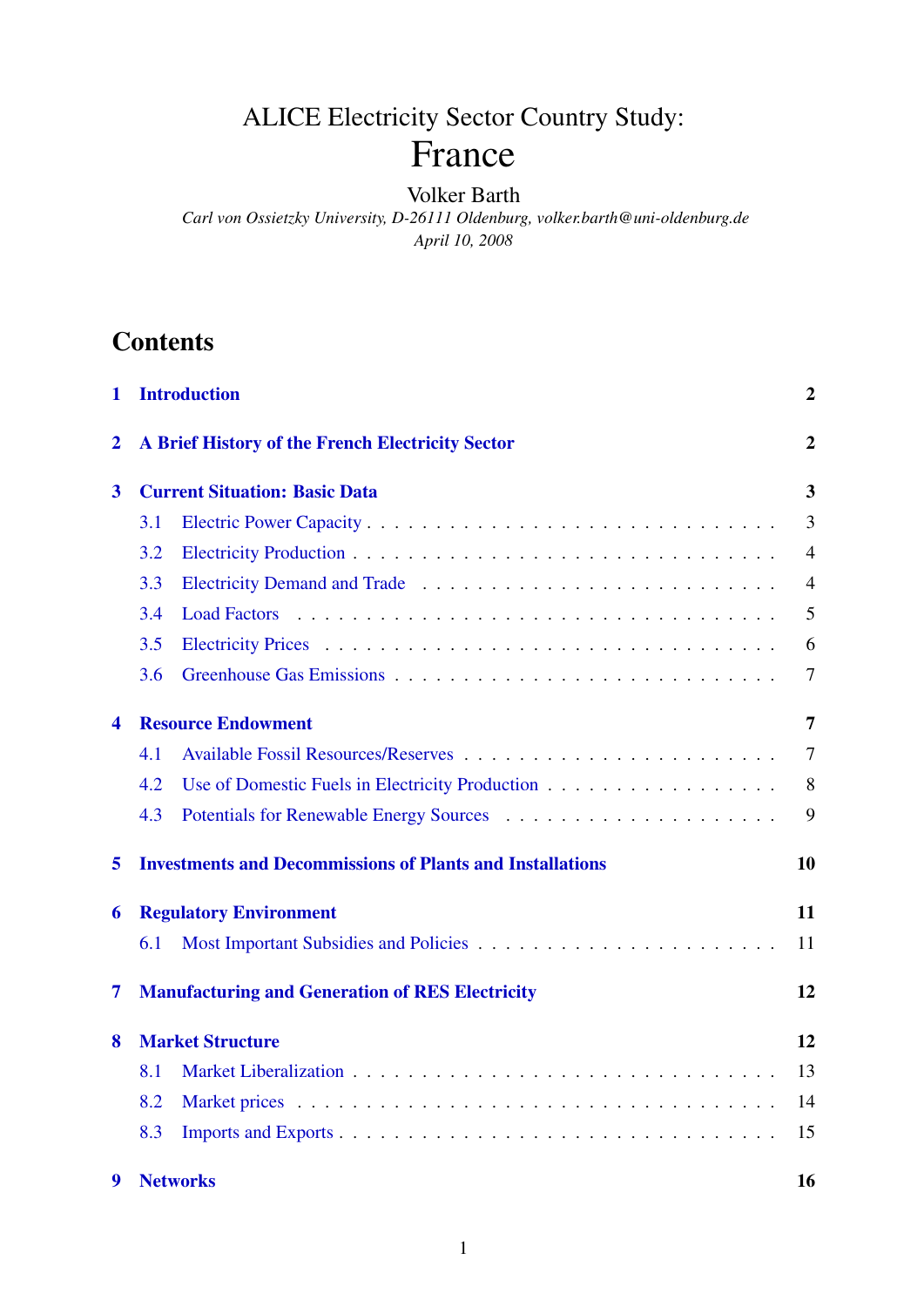# <span id="page-1-0"></span>1 Introduction

The electricity sector in France is unique in Europe for both its high share of nuclear power plants<sup>[1](#page-1-2)</sup> as well as its reluctance to liberalization enforced by the European Union since the late 1990s. Both aspects appear to be rooted in the historical evolution of the French electricity sector after the second world war. This study aims at describing the current situation and making it plausible as as a result of this historical evolution.

The outline follows the structure suggested in Michael's "Country Comparison Catalog" (CCC), after a brief historical wrap-up of the evolution of France's electricity system. This is interesting, in particular because the major decisions that have led to the current situation in France have been made shortly after World War II and in the mid-1970s, while the past 20 years (which are represented by most data sets) have been relatively quiet.

# <span id="page-1-1"></span>2 A Brief History of the French Electricity Sector

After the introduction of the first distribution networks in 1884, the electricity system of France had evolved with virtually no centralized planning. As a result, around 1940 about 1,500 companies were engaged in generation, transport and distribution of electricity, which were supported by some 20,000 concession holders (Answers.com, 2007b). The system turned out to be highly inefficient and sometimes even irrational, as utilities sometimes competed directly in the same place. Therefore, in 1946 the French government decided to establish a single nationalized utility for electricity (and another for gas) as part of its strategy to modernize the French economy (Answers.com, 2007b). Although the newly created *Électricité de France* (EdF) ostensibly was under public control, it was (and probably still is) run by an technical elite of graduates of the *grandes écoles*, with a high degree of independence (Hadjilambrinos, 2000).

Given France's poor endowment with fossil resources, EdF quickly embarked on a program of massive hydroelectric plant construction. By 1960, the dams (mostly in the French Alps) produced over 37.1 TWh of electricity, representing then 71.5 percent of EdF's total production (Answers.com, 2007b). In the 1960s, however, demand continued to increase, while the possibilities for hydro power expansions started to reach their limits, and EdF again had to search for additional energy sources. As urbanization, prosperity and changed individual lifestyles in the postwar period had led to greater variability in electricity demand, oil was the manifest solution: it was cheap and oil-fired plants provided flexible output to meet varying demands. By 1973, oil-fired plants contributed 59.7 TWh or 43 % to EdF's production compared to only 3 percent in 1960 (Answers.com, 2007b).

In parallel, EdF had started to investigate other energy sources, like wind, tidal power and nuclear fission, while only the latter was heavily promoted. It is clear, that both the prospect of a cheap and abundant power source, as well as the linkages to the French nuclear arms program were important factors in this decision. Furthermore, according to Hadjilambrinos (2000), symbolical and psychological factors among the technocratic elite in EdF's headquarters (and in government) played a key role: "[N]uclear technology was viewed as essential for the restoration of France to its former glory and international position." (Hadjilambrinos, 2000: 1115). The nuclear programme was thus developed and maintained in spite of technical problems causing delays, and even thought the expected cost reductions could not be reached during the initial phase in the 1960s, although there were strong resistant forces, namely within the

<span id="page-1-2"></span><sup>&</sup>lt;sup>1</sup>Globally, only Lithuania has a higher share (IEA 2004).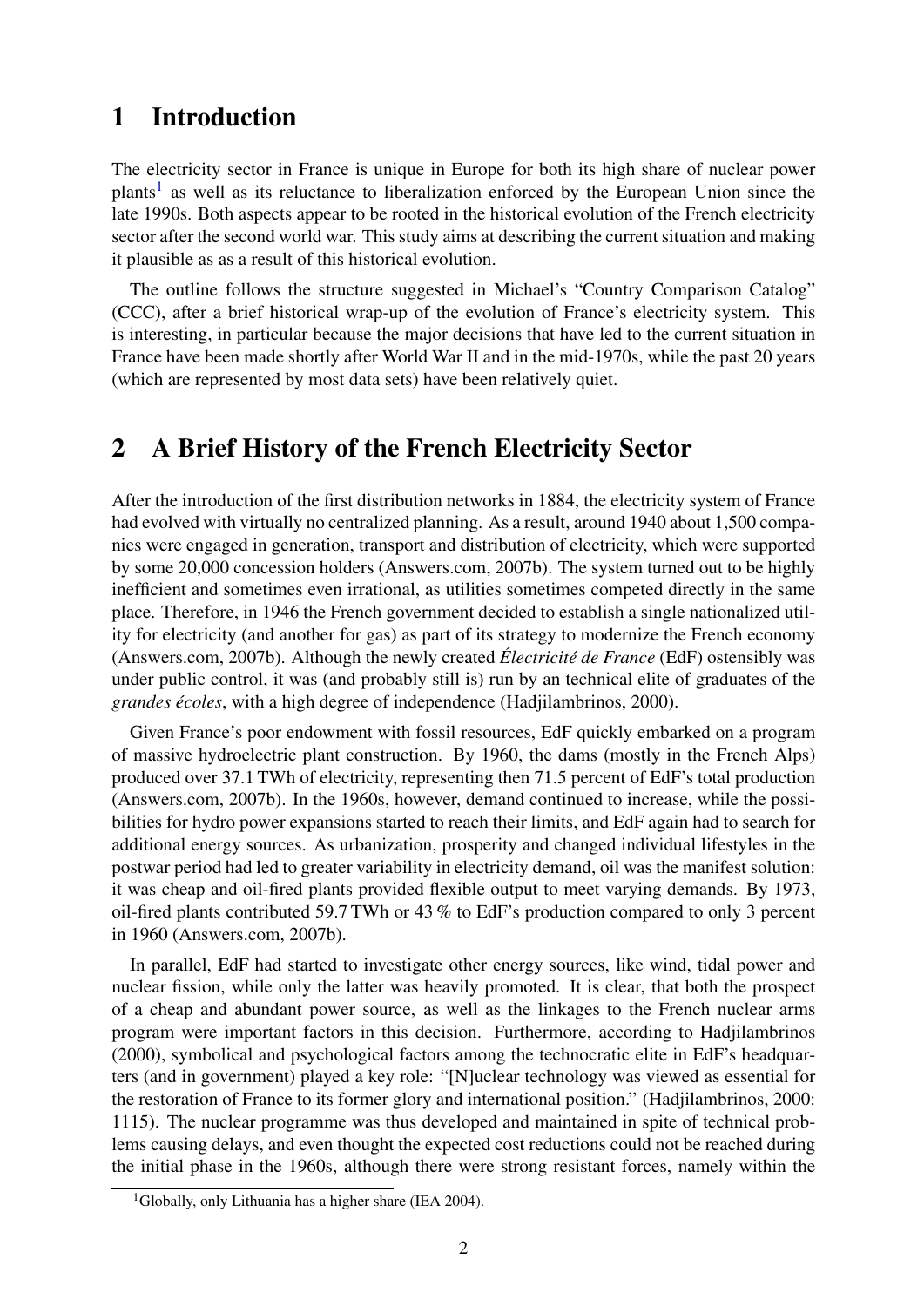French Ministry of Finance (Hadjilambrinos, 2000).

These objections were easily swept away after the 1973 oil crisis, when the government decided to prioritize nuclear power as a means to significantly reduce dependence in energy. The so-called 'Messmer plan' (named after prime minister Messmer) foresaw the installation of some 13 GW nuclear power plants within only two years (Answers.com, 2007b; Hadjilambrinos, 2000). The Messmer plan, based on the visions of EdF's technocrats of an "all-electric, all-nuclear society", and enforced as a purely administrative decision without parliamentary debate (Hadjilambrinos, 2000), set the framework for the French energy policy on the past 30 years, leading tho the current energy mix, which is described in in more detail section [3.](#page-2-0)

By the mid-1980s it became obvious that overestimated demand projections and the goal of energy independence had led to a huge overcapacity of nuclear power, whose construction required EdF to borrow heavily from international capital markets and leading to an annual loss of 4 bn FFr in 1989 and a long-term debt of 226 bn FFr (Answers.com, 2007b). Around the same time, EdF expanded its electricity exports to most European neighbors, including the UK. It was also quickly present in Eastern Europe after 1990 (East Germany, Bulgaria), and started to purchase company stakes abroad (Sweden, Brazil, Poland). The effects of the liberalization of European energy markets will be described in sections [6](#page-10-0) and [8.](#page-11-1)

# <span id="page-2-0"></span>3 Current Situation: Basic Data

### <span id="page-2-1"></span>3.1 Electric Power Capacity

In 2005, France had an installed capacity of 116.7 GW (NRG 113a) for electricity generation (see Figure [1\)](#page-2-2). About 54 % of this capacity is allocated in nuclear fission reactors, some 23 % in thermal and 22 % in hydro power stations. Since the expansion of nuclear power came to a virtual halt in th early 1990s, these shares have been relatively constant, the slow increase of capacity (+0.7 %/year) has been covered by few additional nuclear and thermal power. The total contribution of renewable energies is 1 %, with 723 MW from wind turbines and some 600 MW from combusted biomass (i.e. wood and waste incineration) (NRG 113a).

<span id="page-2-2"></span>Figure 1: Net installed electric capacity in France. Left: cumulative capacity. Right: capacity by generation technology. Note that the panels have different abscissas. Sources: IEA, 2004 (left), NRG 113a (right)

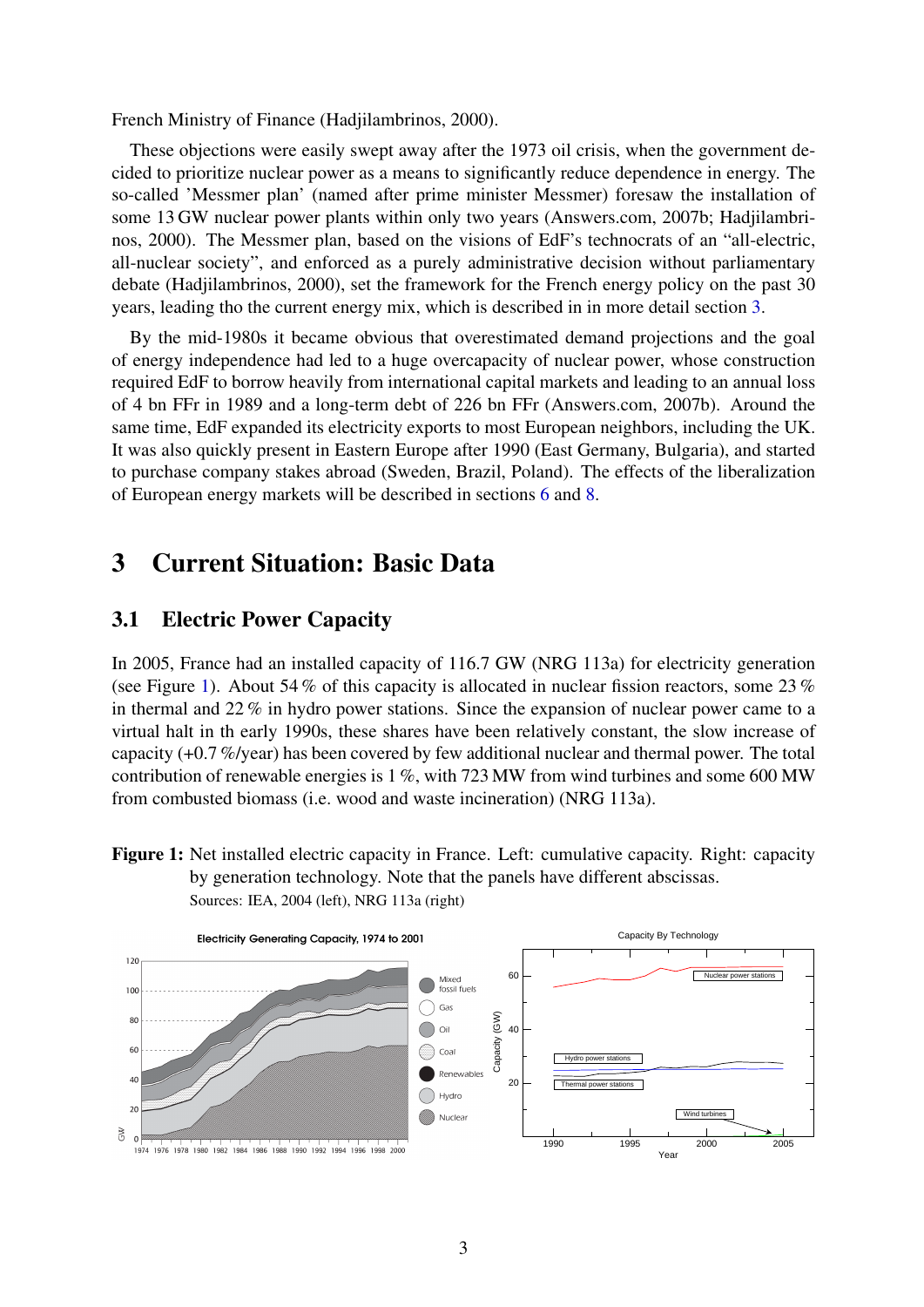### <span id="page-3-0"></span>3.2 Electricity Production

Despite the small increase of installed capacity, the actual electricity production has increased by 155 TWh/year between 1990 and 2005, reaching 575 TWh/a in 2005 (NRG 105a) (see Figure [2\)](#page-3-2). This corresponds to an average annual increase by 2.2 %. Since 1971, the growth rate has even been 3.6 % (IEA 2004: 120). Electricity production in 2005 is mainly provided by nuclear power (78%), followed by thermal plants (11%) and hydro power (10%). Thermal plants include combusted biomass (waste incineration, wood/wood wastes, and biogas), which amounted to 5 TWh in 2005 (0.8 % of total consumption). Wind turbines provided only 959 GWh (0.1 %) in 2005. Obviously, non-hydro renewable energy sources play only a minor role in the French energy mix. The high share of electricity production from the 'domestic' primary energy carriers hydro and nuclear makes France independent of foreign electricity and allows for huge net exports (see sections [3.3](#page-3-1) and [4\)](#page-6-1).

Note that the share of oil used for electricity generation has drastically declined since the late 1970s as a result of the 1973 oil crisis<sup>[2](#page-3-3)</sup>. Coal was initially used to substitute oil but returned to its early 1970s level when nuclear power became the backbone of France's electricity supply in the early 1980s. Since 2000, natural gas also plays an increasingly important role.

<span id="page-3-2"></span>Figure 2: Gross electricity generation in France. Left: cumulative generation 1971-2004. Right: generation from thermal generation technologies 1990-2005. Sources: http://www.iea.org/textbase/stats/pdf\_graphs/FRELEC.pdf (left); NRG 105a (right)



#### <span id="page-3-1"></span>3.3 Electricity Demand and Trade

The large nuclear capacity installed during the 1980s resulted in huge overcapacities, which could easily absorb the steady, but much slower than originally expected increase in domestic electricity demand (see Figure [3,](#page-4-1) left). Demand increase for electricity is mainly driven by non-industrial sectors, namely the services and the residential sectors.

As already mentioned in section [1,](#page-1-0) the other obvious way to deal with the existing overcapacities was to look for additional customers abroad. Consequently, the export of electricity increases significantly as soon as the first bulk of nuclear plants were operational in the mid-1908s. Since the mid-1990s, France exports more than 60 TWh/yr, or more than 10 % of its

<span id="page-3-3"></span><sup>&</sup>lt;sup>2</sup>Interestingly, the existing capacity for oil did not decline in the same way, as can be seen in Fig. [1.](#page-2-2) This implies that the old oil plants are still there, though currently not in use.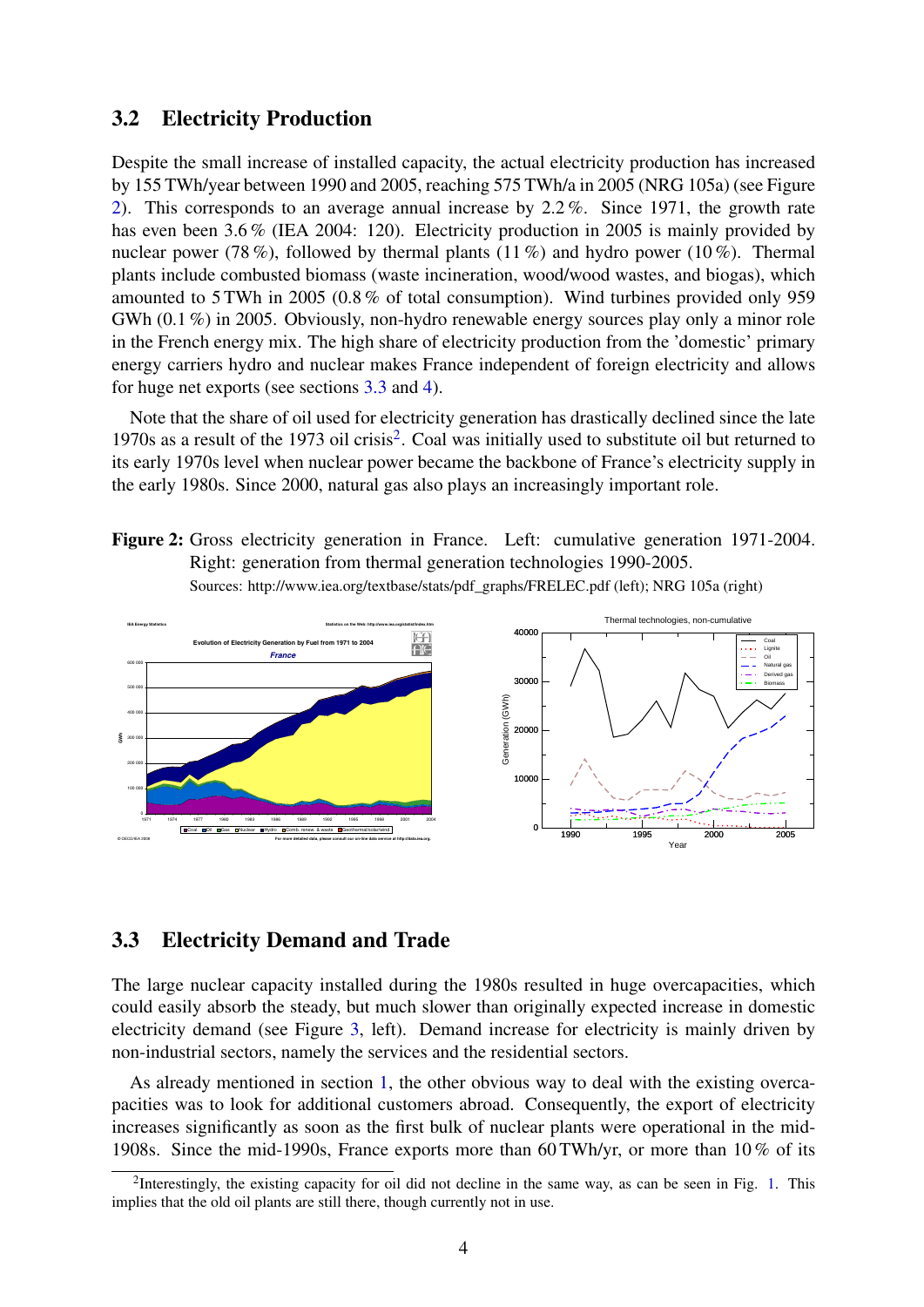annual production, mainly to Italy, Germany, the UK, Belgium, Switzerland and Spain. Recently, imports have started to increase after the opening of the electricity market, see section [8.3](#page-14-0) for details.



<span id="page-4-1"></span>Figure 3: Left: Domestic electricity demand by sector. Right: Electricity trade. Source: IEA, 2004

### <span id="page-4-0"></span>3.4 Load Factors

Although peak loads sometimes reach 73 % of total capacity (see Table [1\)](#page-4-2), average load factors (i.e. the amount of power produced divided by the engineering capacity of the plant, averaged over one year) in France are relatively small (see Figure [4](#page-5-1) left) when compared to other countries, in particular for the nuclear plants, where industrialized countries typically have load actors of (far) more than 80 % (Maloney, 2003). This is due to the huge overcapacities that have been built up during the 1980s (see section [1\)](#page-1-0). Although capacity utilization steadily increased over the past two decades as a result of growing domestic demand and increased electricity exports (see Figure [3\)](#page-4-1), it is still among the lowest values in Western Europe (Maloney, 2003).

| <b>Table 1:</b> French record loads on the electricity grid. |
|--------------------------------------------------------------|
|--------------------------------------------------------------|

<span id="page-4-2"></span>Source: RTE, 2007

| Date       | Load [GW] | Load/Capacity $[\%]$ |
|------------|-----------|----------------------|
| 27.01.2006 | 86.28     | 73.9                 |
| 25.01.2007 | 86.26     | 73.9                 |
| 28.02.2005 | 86.02     | 73.7                 |
| 05.01.2006 | 84.98     | 72.8                 |
| 26.01.2005 | 84.71     | 72.5                 |

The high share of nuclear power in the French electricity mix and the associated small load factors have the additional sub-optimal side-effect, that French nuclear power plants are often run in load-following mode (UIC, 2007), i.e. their actual power is set according to electricity demand (and plants are sometimes even switched off for the week-end), instead of running them constantly to cover the grid's base load. Under such conditions, the other plant types also will not to be operated as efficiently as they could, which explains the low overall load factors.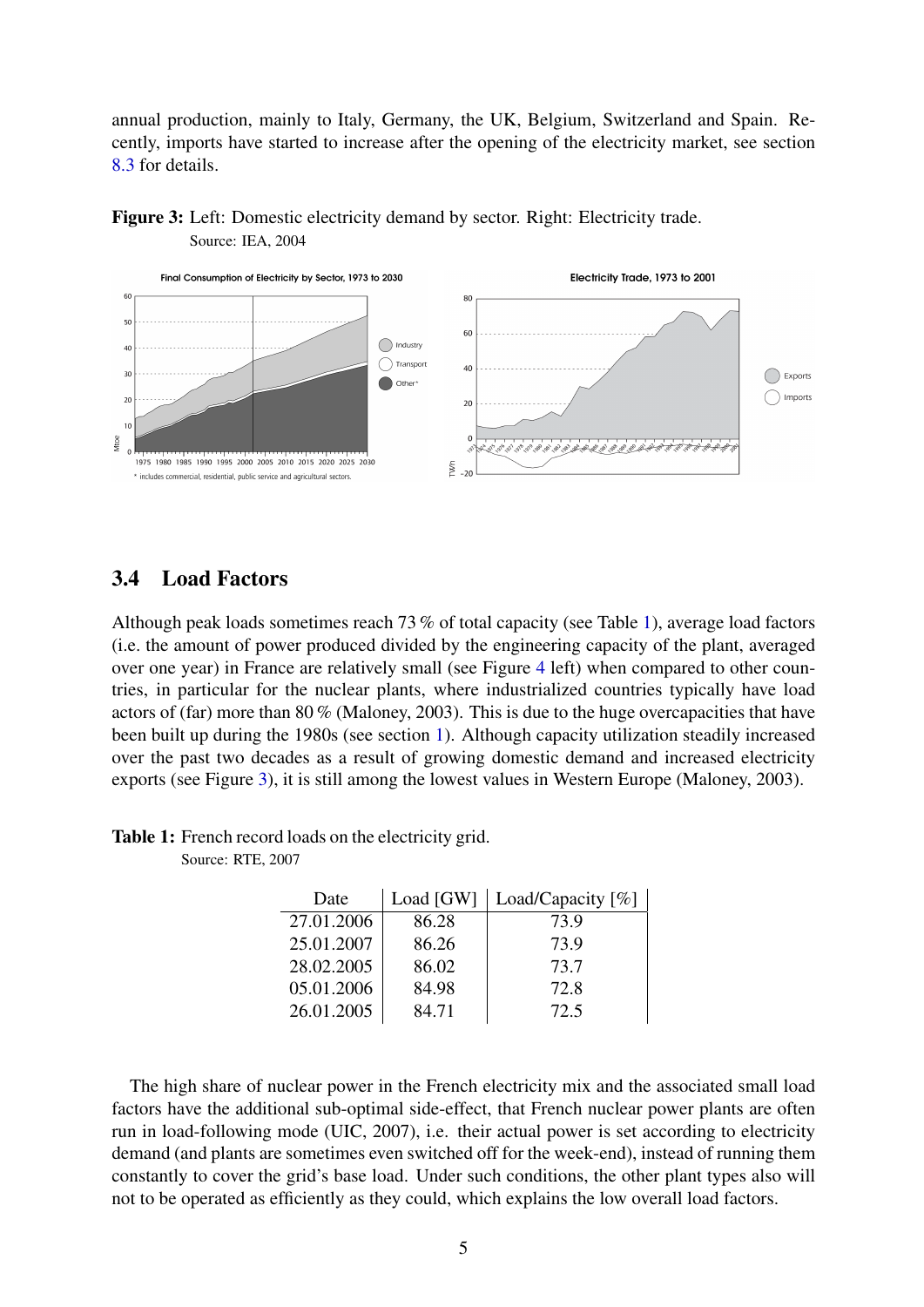<span id="page-5-1"></span>Figure 4: Averaged annual load factors in French electricity generation. Source: own calculation based on IAEA CNPP (1998, 2002, 2003, 2004)



### <span id="page-5-0"></span>3.5 Electricity Prices

As in many European countries, most consumer prices for electricity are regulated. And, as usual for many utilities, electricity prices for households are higher than those for industrial consumers, and within these groups prices per kWh decline with annual consumption (see Figure [5\)](#page-5-2). Additionally, the tax burden per kWh is higher for households than for industries (0.03–  $0.04 \in \text{vs. } 0.02{\text{-}}0.03 \in$ ), where the upper values of both ranges belong to small customers. This is related to a differential taxation scheme, where fixed price components are subject to a reduced VAT of 5.5 %, while variable components are taxed at the normal rate of 19.6 % (IEA, 2004). Electricity is also subject to several small taxes, often collected at the local rather than the national level. These electricity taxes (excluding VAT) amount to 0.45 eurocents per kWh for industry and 1.42 eurocents per kWh for households (IEA, 2004)

<span id="page-5-2"></span>Figure 5: Electricity prices for various consumer types. Left: Households. Right: Industrial consumers Source: NRG 204, NRG 205



Compared to other IEA countries, French prices tend to be in the lower range for industry prices, while household prices are close to the IEA average (IEA, 2004). Interestingly, IEA (2004) reports higher household price fluctuations in the past than Eurostat (NRG 204), the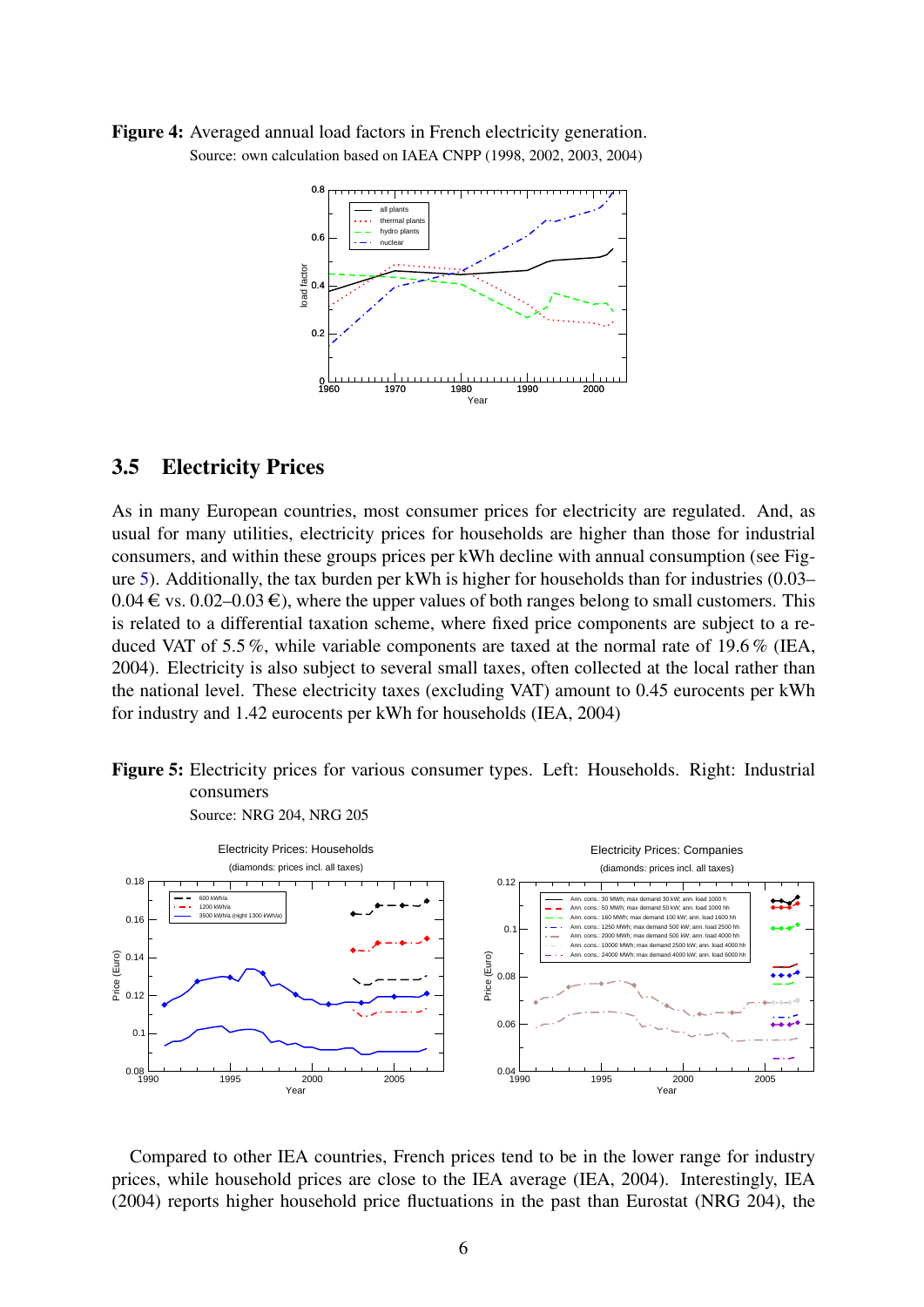reason of which could not be resolved; it may be an effect of aggregation and/or currency conversion.

The entry of new suppliers into the French electricity market according to the EU liberalization directive (see section [6\)](#page-10-0) had no significant effect on prices. There is only one small dip in 2003, which may be related to lowering the threshold above which industrial consumers could choose their supplier down to 7 GWh/year, but later reductions of this threshold did not show any effect, and there was a similar dip for households as well, which were not affected by market liberalization in 2003.

#### <span id="page-6-0"></span>3.6 Greenhouse Gas Emissions

Greenhouse gas as well as  $CO<sub>2</sub>$  emissions in France have been virtually stable since 1990 (see Fig. [6\)](#page-6-3). The 400 Mt  $CO_2$  constitute some 70% of the national GHG emissions (some 560 Mt  $CO<sub>2</sub>$  equivalent). Only 12 % of GHG are emitted by energy industries (16 % of national  $CO<sub>2</sub>$ emissions). Within the energy sector, electricity generation is responsible for about 1/3 or about  $23$  Mt of  $CO<sub>2</sub>$  emissions. All these comparably small figures are, of course, again due to the high share of nuclear power in electricity generation. This also holds for the per capita emissions of total GHG emissions, which dropped from  $9.5$  t of  $CO<sub>2</sub>$  equivalent in 1997 to 8.8 t in 2005 due to an increase in population.

<span id="page-6-3"></span>**Figure 6:** Greenhouse gas (as  $CO<sub>2</sub>$  equivalent) and  $CO<sub>2</sub>$  emissions (diamonds) in France. For the energy sector (dashed lines) both curves are almost indistinguishable, indicating that the energy sector virtually emits no other GHG than  $CO<sub>2</sub>$ . Source: ENV\_AIR\_EMIS; Eurelectric, 2002



# <span id="page-6-1"></span>4 Resource Endowment

#### <span id="page-6-2"></span>4.1 Available Fossil Resources/Reserves

Conventional (i.e. fossil and nuclear) resources are few in France (see Table [2\)](#page-7-1). Typically, inland production exceeds domestic production by at least one order of magnitude, so that France is dependent on imports. With respect to electricity production this is particularly valid for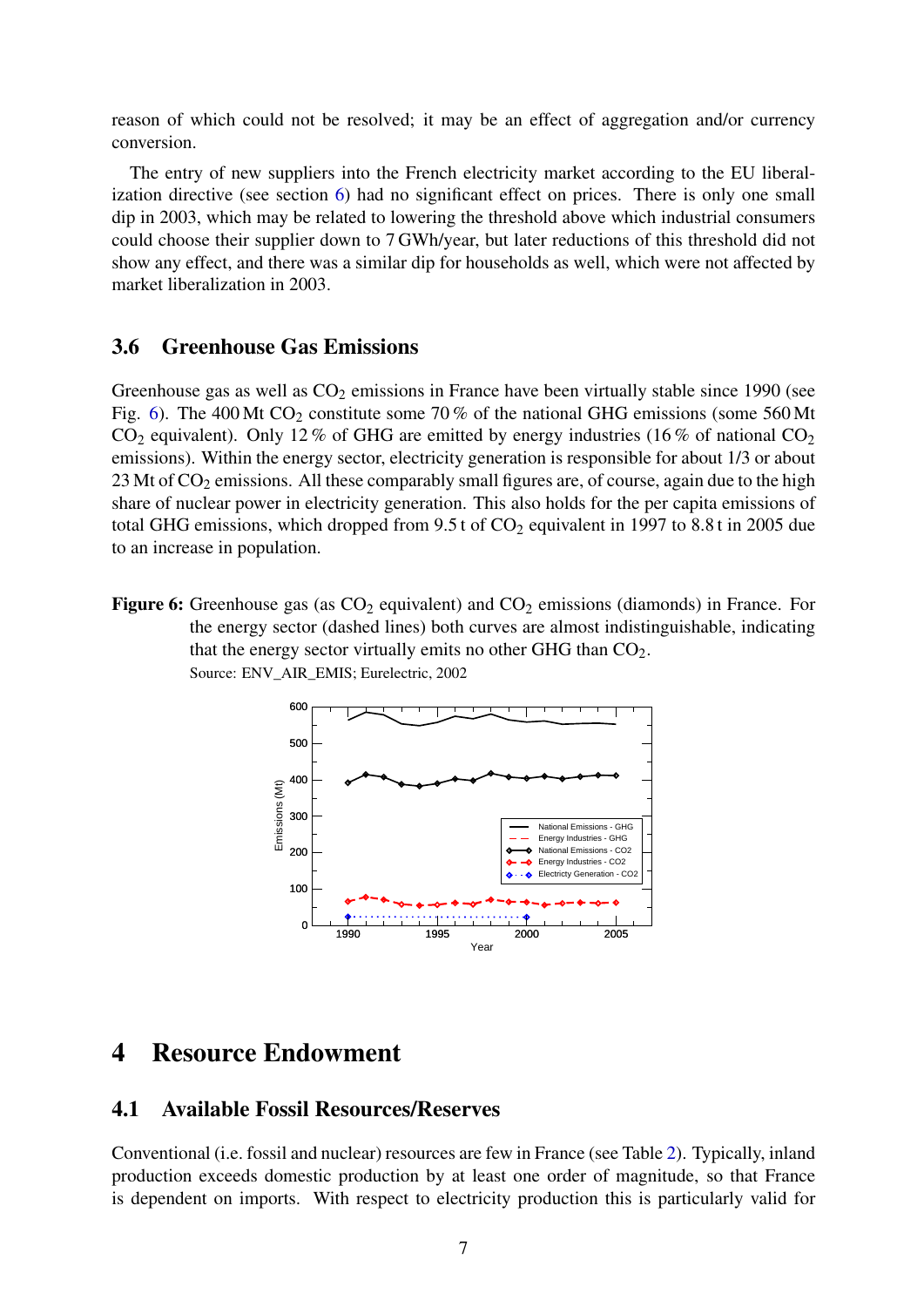uranium, where domestic production was shut down in 2002 when the reserves were exhausted (BGR 2003). There are, however, still considerable reserves and resources of oil, gas and coal, although prospects are different: while investments to explore new extraction sites for oil and gas grew by 27 % in 2006 and exploration is actively supported by the government, the last coal mines have been shut down in 2004 (DGMEP 2007), as domestic coal is no longer competitive to imports.

Table 2: French non-renewable resources and reserves. Data are from 2001/2 or 2004/5, depending on the source.

<span id="page-7-1"></span>Source: BGR 2003, 2006

| Fuel type                              | Reserves |      | Resources   Production | <b>Consumption</b> |
|----------------------------------------|----------|------|------------------------|--------------------|
| conventional oil (Mt)                  | 22       | 70   | 1.1                    | 94.7               |
| conv. natural gas $(10^9 \text{ m}^3)$ |          | 300  | 1.1                    | 45                 |
| hard coal (Mt)                         | 116      | 274  | 4.4                    | 19.6               |
| lignite $(Mt)$                         |          | 110  | 0.3                    | n.a.               |
| Uranium (t)                            | 300      | n.a. | $120^a$                | $10146^{b}$        |

<span id="page-7-2"></span>*<sup>a</sup>*Production of uranium stopped in 2002.

<span id="page-7-3"></span>*<sup>b</sup>*ABS, 2007, which is consistent with the 102.4 Mtoe from BGR, 2006

### <span id="page-7-0"></span>4.2 Use of Domestic Fuels in Electricity Production

Despite the high amount of imported fossil fuels in the total primary energy mix, the overall energetic independence of France has remained relatively stable around 50 % since the late 1980s (see Figure [7\)](#page-7-4). The reason is, again, the high amount of nuclear and hydro electricity, which

Figure 7: Energetic independence for various primary energy forms. Primary electricity consists of nuclear and hydro only.

<span id="page-7-4"></span>Source: DGEMP, 2007a



are accounted for as domestic primary energy<sup>[3](#page-7-5)</sup>, and whose growth has balanced the strongly

<span id="page-7-5"></span><sup>&</sup>lt;sup>3</sup>The author is still puzzled by the fact that nuclear power is counted as domestic primary energy albeit the required uranium has to be imported.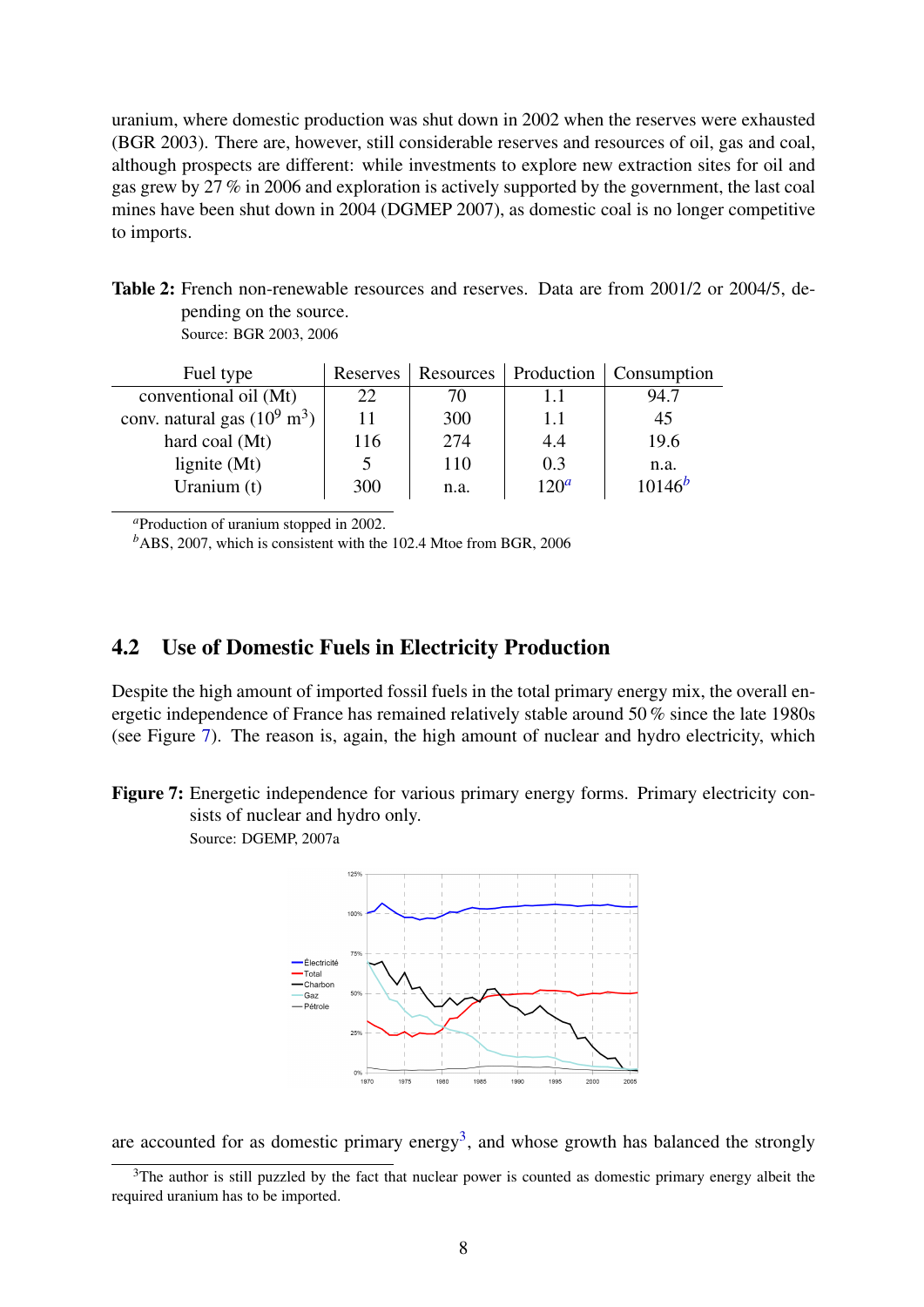decreasing independence rates for fossil fuels. Note, that the autarky in primary electricity arises from this definition and has nothing to do with the actual electricity mix – even if France had only one hydro plant and would produce all other electricity from imported oil, primary electricity independence would remain at 100 % as long as there are no imports of hydro power.

Note that renewable energies have not been included in Figure [7.](#page-7-4) Their energetic independence levels are virtually 100 % (DGEMP, 2002, 2004, 2007a), indicating that France currently does neither export nor import significant amounts of primary renewable energy sources (e.g. biomass, wind power, solar electricity).

### <span id="page-8-0"></span>4.3 Potentials for Renewable Energy Sources

The potentials for renewable energy sources (RES) differ widely between sources and the publication date. As a general rule, more recent studies give greater estimates, because technological progress allows greater energy yields under given conditions (particularly for wind and solar power), or expands the range of conditions where a given technology can be applied. A nice example are estimates of the French wind energy potential: in 1995, it was estimated to 24.3 TWh/year (Espey, 2001). By 2004, the estimates had increased to 85 TWh/year for onshore sites and an additional offshore potential in the range of 44–477 TWh/year (WEA, 2004). Thus, there is some probability that the figures stated in Table [3](#page-8-1) will increase in future estimates.

|                | Tech. Potential | Actual usage | used Pot.          |                             |
|----------------|-----------------|--------------|--------------------|-----------------------------|
| <b>RES</b>     | [TWh/year]      | [TWh/year]   | $\lceil \% \rceil$ | Source(s)                   |
| Wind onshore   | 85              | 1.0          | 1.2                | EWEA, 2004; NRG 105a        |
| Wind offshore  | 44-477          | $0^a$        | $\theta$           | <b>EWEA, 2004</b>           |
| Hydro small    | 7.9             | 5.8          | 73.4               | Espey, 2001; NRG 105a       |
| Hydro large    | 64.0            | 45.9         | 71.8               | Espey, 2001; NRG 105a       |
| Solar, el.     | $30.9 - 134^b$  | 0.035        | 0.1                | Espey, 2001; ObservER, 2007 |
| <b>Biomass</b> | $64.4^{c}$      | 5.1          | 7.9                | Espey, 2001; NRG 105a       |
| Tidal          | 37.0            | 0.53         | 1.4                | Espey, 2001; ObservER, 2007 |
| Geotherm., el. | 1.0             | 0.095        | 9.5                | Espey, 2001; ObservER, 2007 |

<span id="page-8-1"></span>Table 3: French potential and use of renewable energy sources (RES) for electricity generation.

<span id="page-8-3"></span><span id="page-8-2"></span>*<sup>a</sup>*First offshore plant shall start operation in 2008 (105 MW, expected 310 GWh/year) (Enertrag, 2007).

<sup>*b*</sup>Upper value: own estimate based on (Šúri et al., 2007) and the assumption, that about 10 % of the residential areas  $(1.16 \cdot 10^{10} \, m^2)$ , INSEE, 2007) can be used for PV modules.

<span id="page-8-4"></span><sup>*c*</sup>Own estimate, assuming that the unspecified 195 TWh/year from (Espey, 2001) can be used for electricity generation with an efficiency of 33 %.

Apparently, current RES utilization taps the available potential only for hydro power. Interestingly enough, EdF states on their website that "more than 90 % of France's hydro power potential has already been harnessed" (EdF, 2007a). As annual production levels have been above 70 TWh for many years in the 1990s, this statement remains somewhat mysterious. Apart from that it becomes clear from Table [3,](#page-8-1) that there are few technological limits to increase the share of RES in French electricity generation.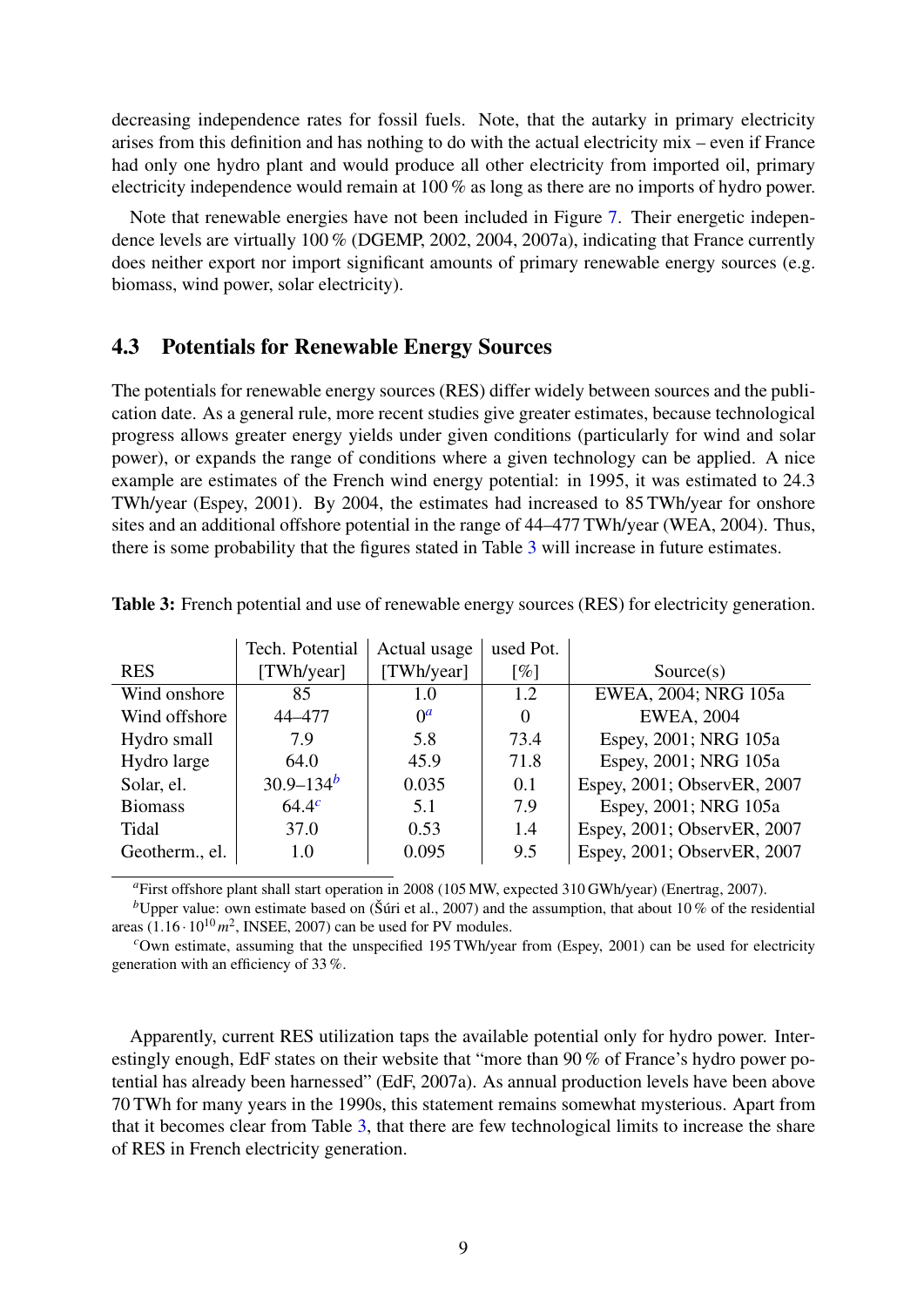# <span id="page-9-0"></span>5 Investments and Decommissions of Plants and Installations

After the build-up of the nuclear power plant park according to the Messmer plan had come to an end in the early 1990s, the expansion of the French electric capacity virtually stopped (see sections [1](#page-1-0) and [3.1\)](#page-2-1). This was due to the acquired overcapacities and the slower-than-predicted growth in demand. Recent projections, however, predict further demand increase for the next centuries, which have to be met in a liberalized market, where companies are free to build and decommission plants, provided local siting permits are obtained.

Nevertheless, investments in the French electricity sector are still influenced by the government in three ways (IEA, 204): First, a feed-in tariff and the obligation for the distribution network operators to buy RES and cogeneration electricity described in section [6.1\)](#page-10-1). Second, the support of building the European Pressurized Water Reactor (EPR). Third, through a commission, which prepares the multi-annual programme on investments in electricity production (PPI, programmation pluriannuelle des investissements de production d'électricité). Its primary goal is "to identify desirable investments in electricity production with respect to security in electricity provision" (DGEMP, 2007c, own translation). The PPI defines objectives for new investments as well as for the primary energy mix and conversion techniques to be employed and takes regional disparities into account. It also takes into account the EU obligation to produce 21 % of French electricity from RES by 2010. If the requirements of the PPI are not met by market forces alone, the ministry of energy may submit a call for offers in order to build the required capacities (DGEMP, 2007c). This procedure has been used five times, mostly to initiate the construction of wind and biomass driven plants (CRE, 2007c).

The current PPI (of June 13, 2006) has a time horizon until 2015. Major goals are:

- develop RES:
	- boost wind energy up to at least  $5$  GW in 2010 and 12.5 GW in 2016<sup>[4](#page-9-1)</sup>,
	- at least additional 6 TWh of biomass by  $2016<sup>5</sup>$  $2016<sup>5</sup>$  $2016<sup>5</sup>$
	- maintain hydroelectric production
- have the EPR (European Pressurized water Reactor) operational in 2012 (EdF has long decided to build this 1500 MW reactor at Flamanville. The final construction phase 2007– 2012 requires investments of 3.3 bn  $\epsilon$ .)
- reactivation of 2.6 GW oil-fired plants (already announced by EdF, investment sum not specified)
- new installation of 500 MW combustion turbines (already announced by EdF). The PPI identifies another 0.8 GW that need to be operational until 2009, and 5.2 GW until 2015.

EdF has announced the construction of gas turbines with almost  $2$  GW capacity with an investment volume of 900 mio  $\epsilon$ . They also announced to invest 500 mio  $\epsilon$  for the maintenance of existing hydro facilities within the "superhydro" programme (EdF, 2007b).

Legal limitations exist for fossil fueled thermal plants: they have been limited to 20,000 hours of full operation between 2008 and 2015, of which oil-fired plants may be used only 5 % of the time on average, i.e. less than 500 hours per year (DGEMP, 2006b). (This limitation

<span id="page-9-1"></span><sup>&</sup>lt;sup>4</sup>Specific investment costs for wind power are ca. 1000 $\epsilon$ /kW.

<span id="page-9-2"></span><sup>&</sup>lt;sup>5</sup>Specific investment costs for biomass: 2000-3000 $\epsilon$ /kW<sub>el</sub> (IE, 2003).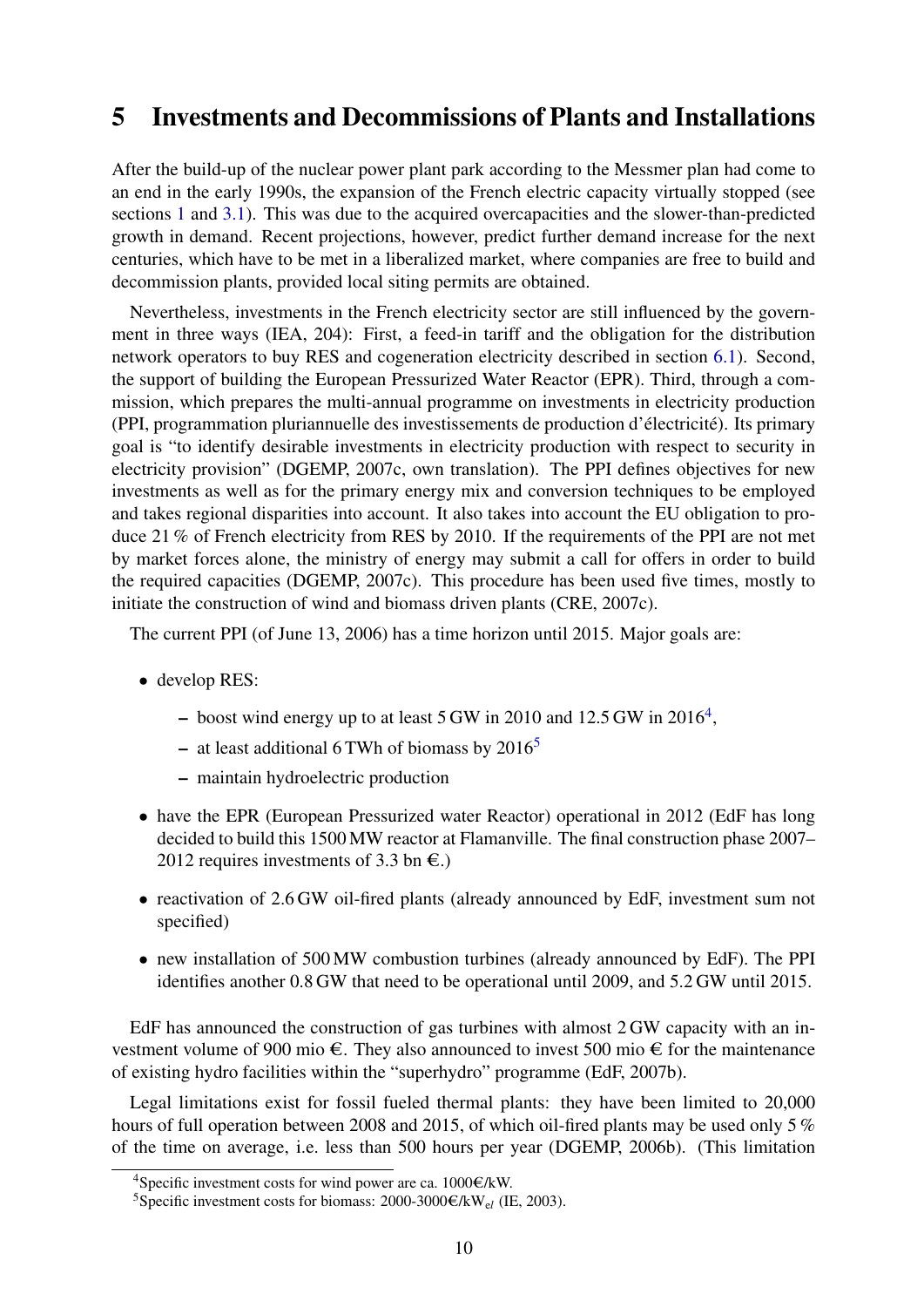clearly results from attempts to reduce energy imports, which in this case goes in line with  $CO<sub>2</sub>$ reduction.) According to the PPI, about half of the coal-fired plants (i.e. a capacity of 3.8 GW) shall be decommissioned by 2015 (DGEMP, 2006b). On the contrary, the PPI recommends to install another 500 MW of oil-fired thermal combustion plants to address peak-load demand.

# <span id="page-10-0"></span>6 Regulatory Environment

France has been rather reluctant in implementing the EU directives on deregulation of the electricity market (and the gas market as well). The EU Directives on rules for the internal market (96/92 and 2003/54) were not transposed into French law until the 2000 act governing the public electricity service, followed in 2004 by the Act governing electricity and gas companies and 2006 by the Act governing the energy sector (DGEMP, 2006a). As a result, it was no longer possible to run EdF as a nationalized monopolist, instead it was converted into a public limited company (Électricité de France S.A.) with at least 70 % of capital controlled by government. In 1996, EdF's capital stock of 911 mio  $\epsilon$  is held by the French state (87.3%), its employees (1.9 %) and other investors (EdF, 2007b). Other consequences were various steps to open up the previously closed French market for other competitors, although power generation is still under ministerial authorization. These steps are described in more detail in section [8.1.](#page-12-0)

### <span id="page-10-1"></span>6.1 Most Important Subsidies and Policies

Basically, France offers a feed-in tariff system for electricity from renewable energies and cogeneration. This has been settled in the law  $n^{\circ}$  2000-108 of February 10, 2000, while actual tariffs have undergone several changes since then. Regulations for new installations are as follows (DGEMP, 2007b):

- Hydro power receives 6.07 Eurocent per kilowatt-hour (c $\epsilon/kWh$ ) plus additional 0.5–2.5 c $\epsilon/kWh$ for small installations, plus additional 0–1.68 c $\epsilon/kWh$  in winter depending on the regularity of production. Contract duration is 20 years (decree of March 1, 2007).
- **Biogas/Methanation** receives between 7.5 and  $9c\epsilon/kWh$  depending on capacity, plus additional 0–3 c $\epsilon/kWh$  depending on energetic efficiency. Methanation receives a surplus of  $2 c \in KWh$ . Contract duration is 15 years (decree of July 10, 2006).
- Onshore Wind receives  $8.2 c \in KWh$  for 10 year, and  $2.8-8.2 c \in KWh$  for the following 5 years, depending on the availability of the site (decree of July 10, 2006).
- Offshore Wind receives 13 c $\epsilon/kWh$  for 10 years, and 3–13 c $\epsilon/kWh$  for the following 10 years, depending on the availability of the site (decree of July 10, 2006).
- **Photovoltaic power** in continental<sup>[6](#page-10-2)</sup> France is paid  $30 \text{ c} \in \ell$  KWh, plus additional 25 c $\in \ell$  KWh if the PV modules are an integral part of the building ("prime d'integration au bâti")<sup>[7](#page-10-3)</sup>. Contract duration is 20 years (decree of July 10, 2006).
- **Geothermal power** in continental France is paid  $12 \text{ c} \in \text{/kWh}$ , plus 0–3  $\text{c} \in \text{/kWh}$  depending on energetic efficiency. Contract duration is 15 years (decree of July 10, 2006).

<span id="page-10-2"></span><sup>6</sup>Different tariffs hold for Corsica and overseas departments.

<span id="page-10-3"></span><sup>&</sup>lt;sup>7</sup>Note that without this premium the PV price is quite low compared to European standards.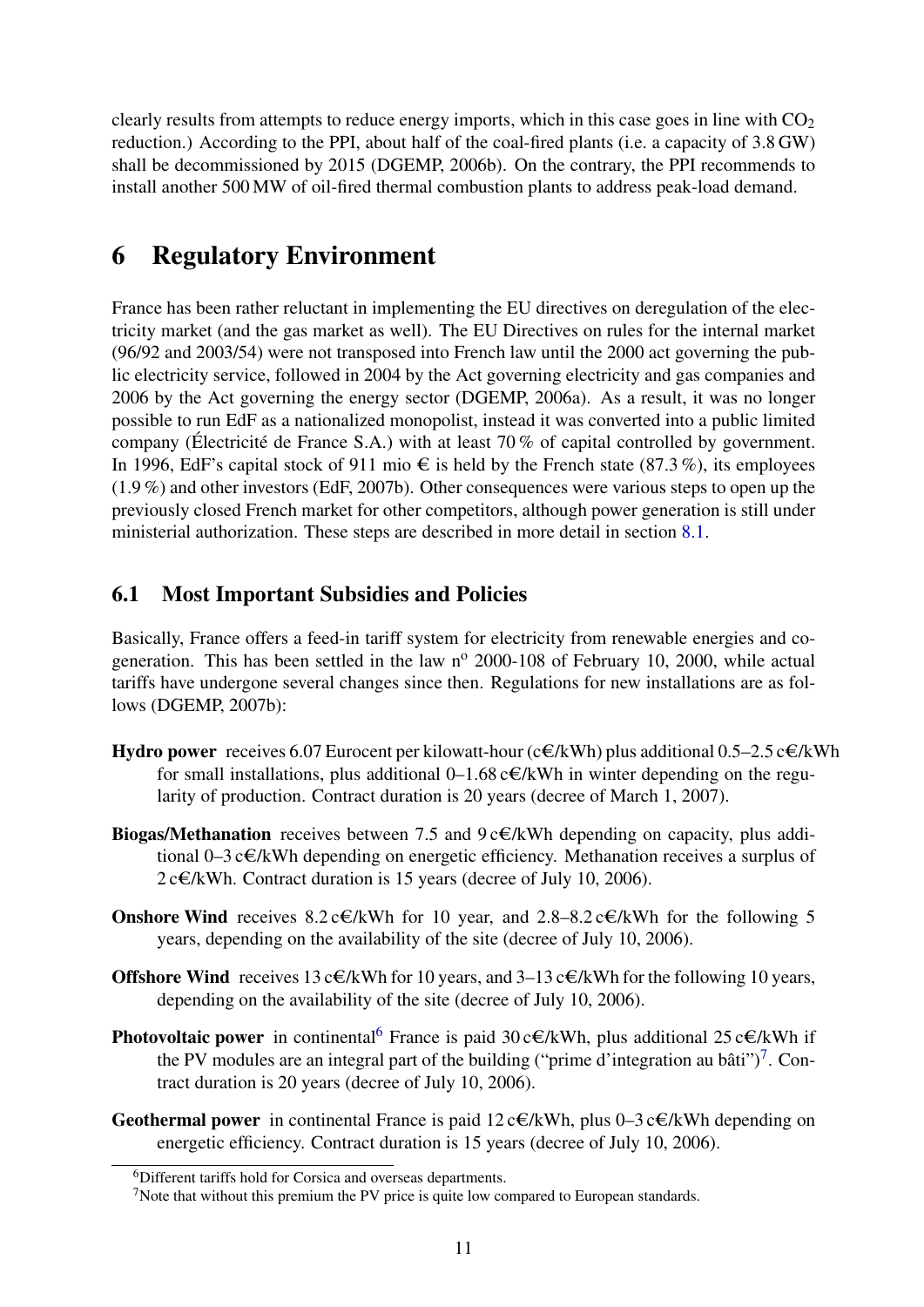**Cogeneration** receives between 6.1 and 9.15 c $\epsilon/kWh$ , depending on the price of gas, availability and capacity. Contract duration is 15 years (decree of July 31, 2001).

The distribution network operator are obliged to buy the electricity produced by those plants (see section [8\)](#page-11-1).

So far, I have found no estimates on the amount of money paid by the feed-in tariffs. Likewise, nothing was to be found with respect to effects on electricity prices. Given the small amount of renewables other than large hydro, these can probably be neglected at this point in time.

The effect on investments and generation mix so far has been relatively small – the French energy mix did not change very much in favor of renewables. In fact, despite an increase in absolute generation, the share of RES in national output actually dropped between 1997 and 2003 (Ragwitz et al., 2005). According to this study, the main reasons for the slow progress are administrative and regulative barriers (mostly at the regional/department level), as well as the grid connection rules, where a large number of administrative procedures is necessary to get a project approved (Ragwitz et al., 2005). As of today it is not finally clear if the changed and in part (PV) significantly increased feed-in tariffs will change these negative assessments.

There are no plans for a nuclear phase-out in France (except probably by some environmental  $NGOs...$ ).

## <span id="page-11-0"></span>7 Manufacturing and Generation of RES Electricity

On this issue, data acquisition turned out to very difficult. In fact, no information could be obtained so far for the classical renewables (wind, solar, biomass), which still have very little market share in France. Most of these have been transferred from EdF to its subsidiary EdF-EN (EdF-Énergies Nouvelles), but they invest globally and appear not to offer data for France alone.

Hydro power is run by three major producers: EdF-EN, CNR, SHEM (see section [8\)](#page-11-1). There do exist several smaller hydro power producers, which in 2002 produced 0.6% (or about 3 TWh) of output (IEA, 2004).

# <span id="page-11-1"></span>8 Market Structure

EdF is still the main operator for production and distribution. It owns and operates all nuclear and part of the fossil-fuel fired and hydro-power plants. In 2006, it worked an installed capacity of 98.19 GW, or 84.6 % of national capacity, of which 63.13 GW (100 %) are nuclear, 20.44 GW (81 %) hydro and 14.62 GW (53 %) fossil-fired (EdF 2007b). Generation in 2006 was 490.80 TWh of which 428.10 TWh were nuclear, 21.10 TWh fossil-fired and 41.60 TWh hydro (EdF 2007b).

In 2004, other suppliers generated 110 TWh or about 20 % of the French electricity. The main other operators are

• Electrabel, a Belgium-based company belonging to the SUEZ multinational group. In 2006, total capacity of Electrabel France was 4.8 GW, with a production of 12 TWh. Included in these figures is the production of two French companies: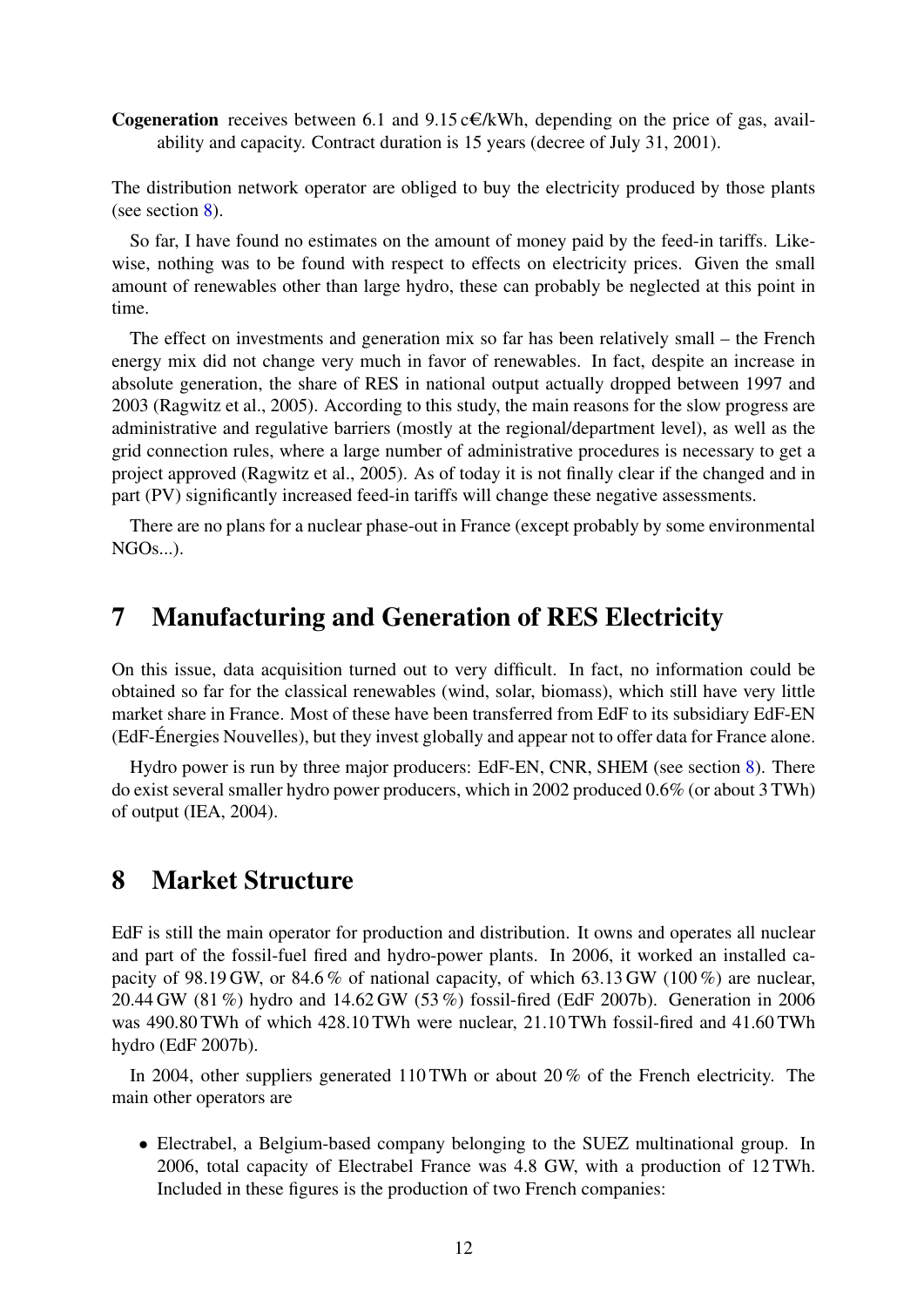- CNR (Compagnie Nationale du Rhône, 14.9 TWh production in 2006, 2937 MWe installed), which operates most of the hydro plants along the Rhône river. Electrabel holds 49.98 % of CNR's shares (Electrabel, 2007a).
- SHEM (Société Hydroélectrique du Midi, 773 MWe, peak-load production), a subsidiary of the national railway company SNCF now held at 99.6 % by Electrabel (Electrabel, 2007b).

Electrabel also holds production shares at the nuclear power plants in Chooz B (750 MW share) and Tricastin (480 MW share) plants (Suez/Electrabel, 2005; iepf.org, 2004).

• Endesa France (formerly SNET): 2 474 MWe installed capacity in France, 9.5TWh produced in 2004 with coal-fired plants. The Spanish TNC Endesa holds 65 % of Endesa France. (SNET, 2007)

Besides these large companies there exist a number of usually very small producers, that often produce only for their own needs (e.g. companies or small industries). These "autoproducers" mostly run back-up or combined heat and power production units (IEA, 2004) and provide about 4 % of national output (NRG 105a). In 2004, about 42 TWh have also been produced in virtual power plants (VPP), i.e. collectively controlled small and micro plants (Meritet, 2006). VPPs allow smaller providers to meet peak demands of their (often industrial) customers, and are thus a main element in opening the French electricity market (CRE, 2006:52).

Transmission is organized by RTE (Réseau de transport d'électricitéé) EDF Transport, which started out as an independent entity within EdF after 2000 and was transferred into a 100 % subsidiary on January 1, 2006. In 2006, RTE operated some 100,00 km of high- and ultra-highvoltage lines within France and 44 cross-border lines (EdF 2007b).

Distribution is organized as a geographical monopoly, with concessions granted by local authorities. Besides RTE, to which EdF has transferred its distribution activities in early 2007 and who is responsible for 95 % of electricity distribution, there are about 160 distribution companies under municipal or joint ownership. (DGEMP, 2007d,e)

Both transmission and distribution are regulated by the independent regulatory authority, CRE (Commission de Régulation de l'Électricité) to guarantee equal access and competition to all market players. According to this authority, the market is currently actually concurrential (IAEA CNPP, 2004)

### <span id="page-12-0"></span>8.1 Market Liberalization

Market liberalization in France happened in 4 stages (CRE, 2007a,b):

- 1. In **June 2000**, customers with annual demand  $> 16$  GWh were allowed to select their supplier. This affected about 1300 sites or 30 % of total demand.
- 2. In February 2003, this threshold was reduced to 7 GWh/year. By then, the market was open to 3500 sites or 34 % of total demand.
- 3. In July 2004, all non-household customers were included in the liberalized market, which doubled in size to 70 % of total demand on 4.5 mio sites.
- 4. On July 2, 2007 free market access was granted to all customers, affecting over 30 mio sites in France.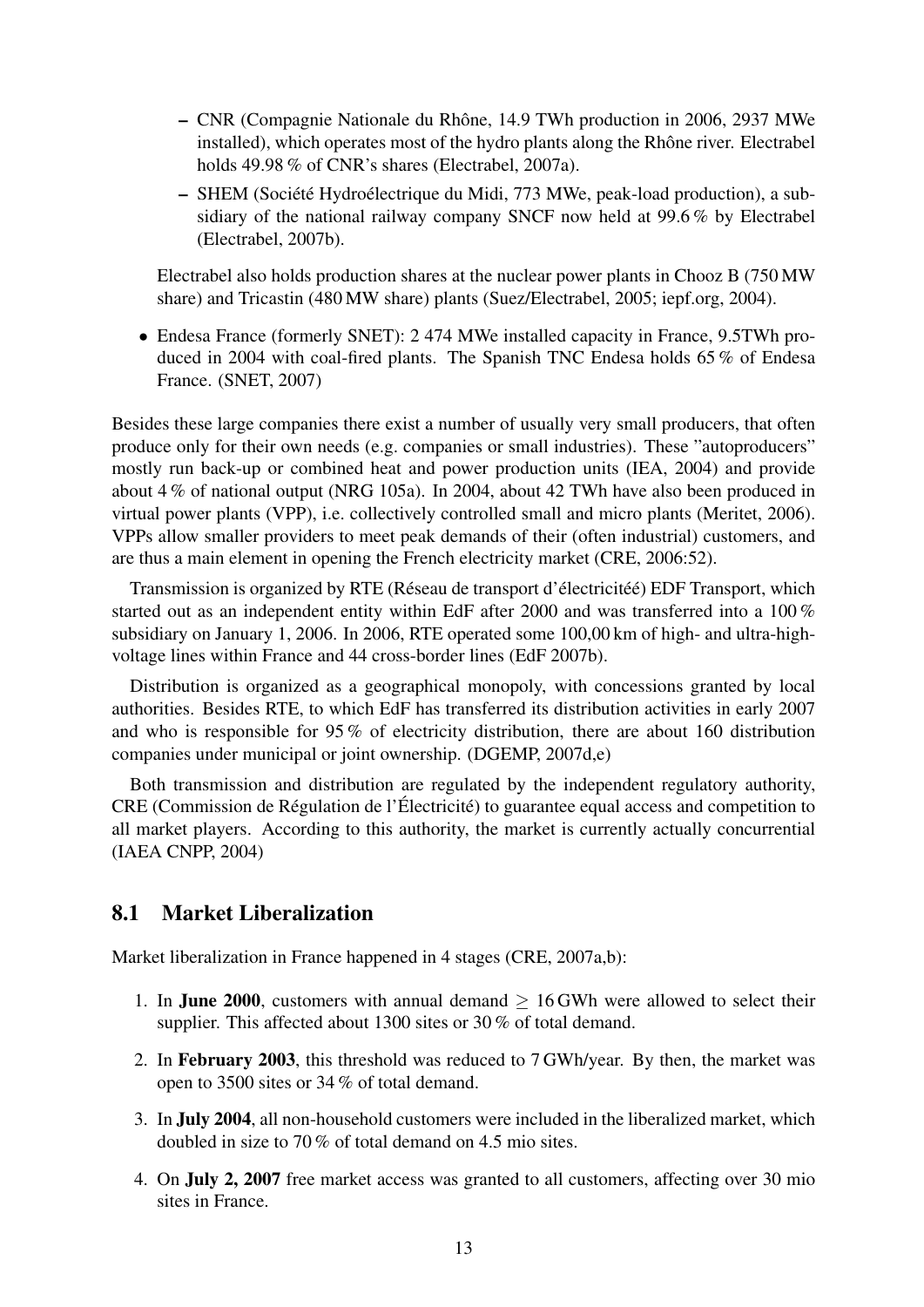At the end of June 2007 there were 17 alternative providers operating, as compared to about 160 historical providers. About 17 % of non-residential customers have chosen to switch from a regulated tariff (proposed only by the historical utilities) to a market tariff. However, only 6.8 % have also changed the provider, the other 10.3 % stayed with their historical provider (CRE, 2007b). Data for household customers will not be available until December 2007.

### <span id="page-13-0"></span>8.2 Market prices

<span id="page-13-2"></span>Source: CRE 2007b

Powernext operates as France's electricity exchange. The company was incorporated in July 2001 with the launch of the first day-ahead product in November 2001. Its capital is divided up among some of Europe's major electricity and financial market participants, including RTE, Euronext, BNP Paribas and EDF (IEA, 2004).

Figure 8: Monthly transaction volumes on French organized markets, quarterly averaged (T=trimestre).



Average monthly trading volumes at Powernext between mid-2006 and mid-2007 have varied between 4 and 7.7 TWh on the futures market<sup>[8](#page-13-1)</sup> and increased from 2 to some 3.5 TWh on the spot market (see Figure [8\)](#page-13-2). This means that 10 % of national consumption (or 8 % of national production, respectively) are being traded on the spot market. In 2006, the Germany-based European Energy Exchange (EEX) offered contracts to be delivered in France, but these are no longer traded. Instead, Powernext and EEX are currently negotiating a merger, initially for the

spot market, which will probably be completed in October 2007 (Platts.com, 2007)

During the second quarter 2007, spot prices at Powernext averaged at  $29.35 \in$ /MWh for the base price, which is 21 % less than one year ago (see Figure [9,](#page-14-1) left). The peak price averaged at 41.79  $\epsilon$ /MWh, or 17% less than one year ago (CRE, 2007b). Since 2004, spot base price evolution and levels at Powernext were relatively close to that at the EEX. In contrast to that, the future prices show greater divergence from the German prices. Throughout 2007, French one-year (Y+1) future prices remained below those in Germany, whereas they were higher from mid-2005 until late 2006. Both future peak and base prices have declined from their all-time high in 2006 to 53  $\epsilon$ /MWh for base and 76  $\epsilon$ /MWh for peak futures (see Figure [9,](#page-14-1) right).

<span id="page-13-1"></span><sup>&</sup>lt;sup>8</sup>Note that future markets allow settling by cash or actual physical delivery, so that trading volumes are typically much greater than on spot markets, where only physical delivery is possible.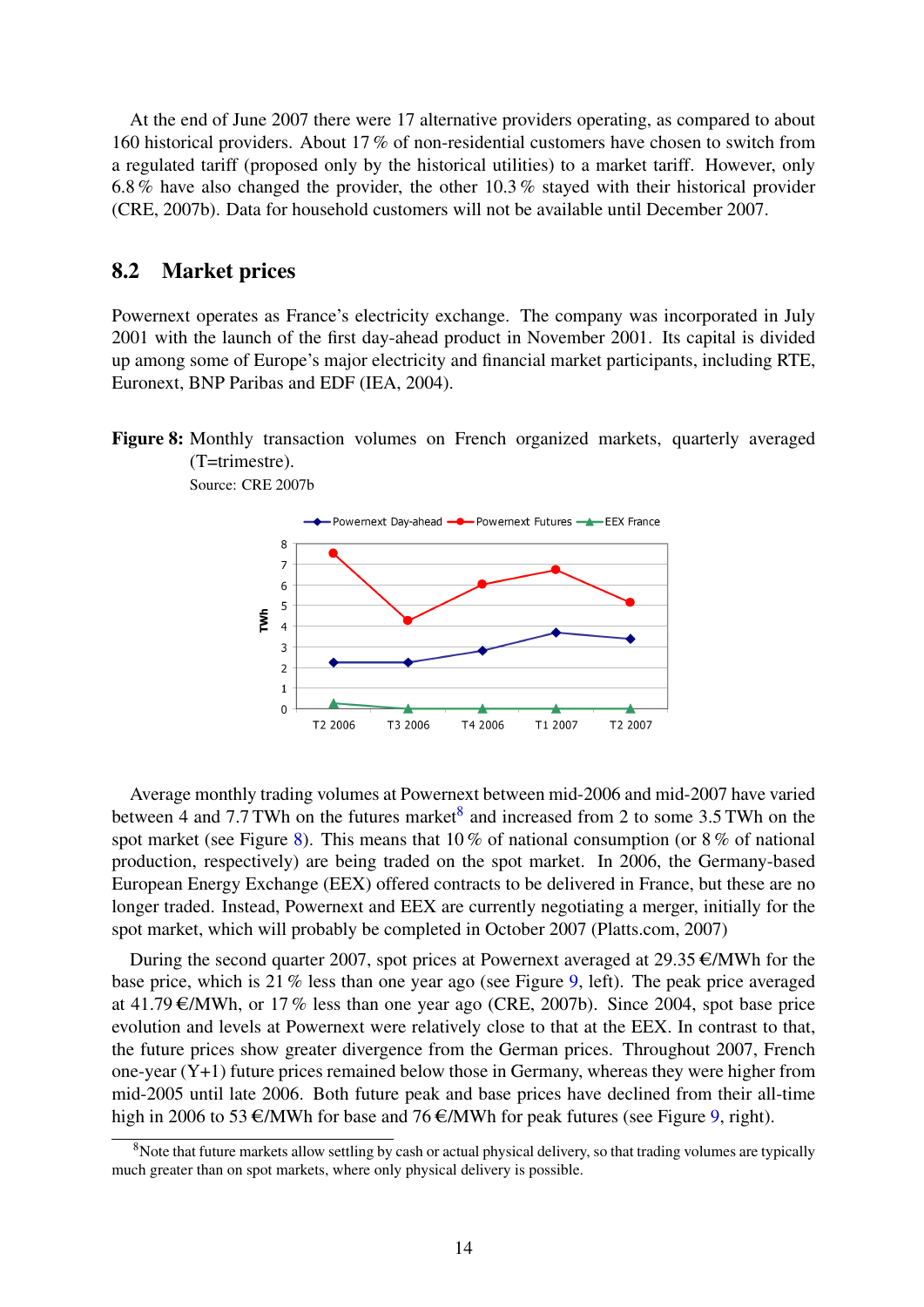<span id="page-14-1"></span>Figure 9: Prices at Powernext 2004-2007. Left: Spot prices. Right: Future (Y+1) prices, German EEX prices included for comparison. Source: CRE 2007b



#### <span id="page-14-0"></span>8.3 Imports and Exports

There appears to exist a difference between physical imports/exports and contractual imports/exports (RTE, 2007). The numbers here refer to contractual imports/exports, while the data provided by Eurostat (NRG 105a) report physical exchanges. Contractual echanges currently are four times greater than physical exchanges.

Imports have started to increase since the opening of the electricity market (see Figure [10,](#page-14-2) left, and compare to Figure [3\)](#page-4-1). Imports typically peak in the first quarter, which is the peak demand season in France, while the average imports are in the order of 3-5 % of French national production. The fraction of short-term imports shows that these imports are mostly used to satisfy peak load gaps. Exports, on the other hand show much less variability (Figure [10,](#page-14-2) right), and make up some 15 % of national production. Apparently, a number of long-term export contracts have not been prolonged, as can be seen by the drop in the share of long-term exports in 2006.

<span id="page-14-2"></span>



Although still being a net electricity exporter, it appears as if France is no longer a "structural exporter" (CRE 2006:54). In 2004 and 2005, France even became a net importer from Germany,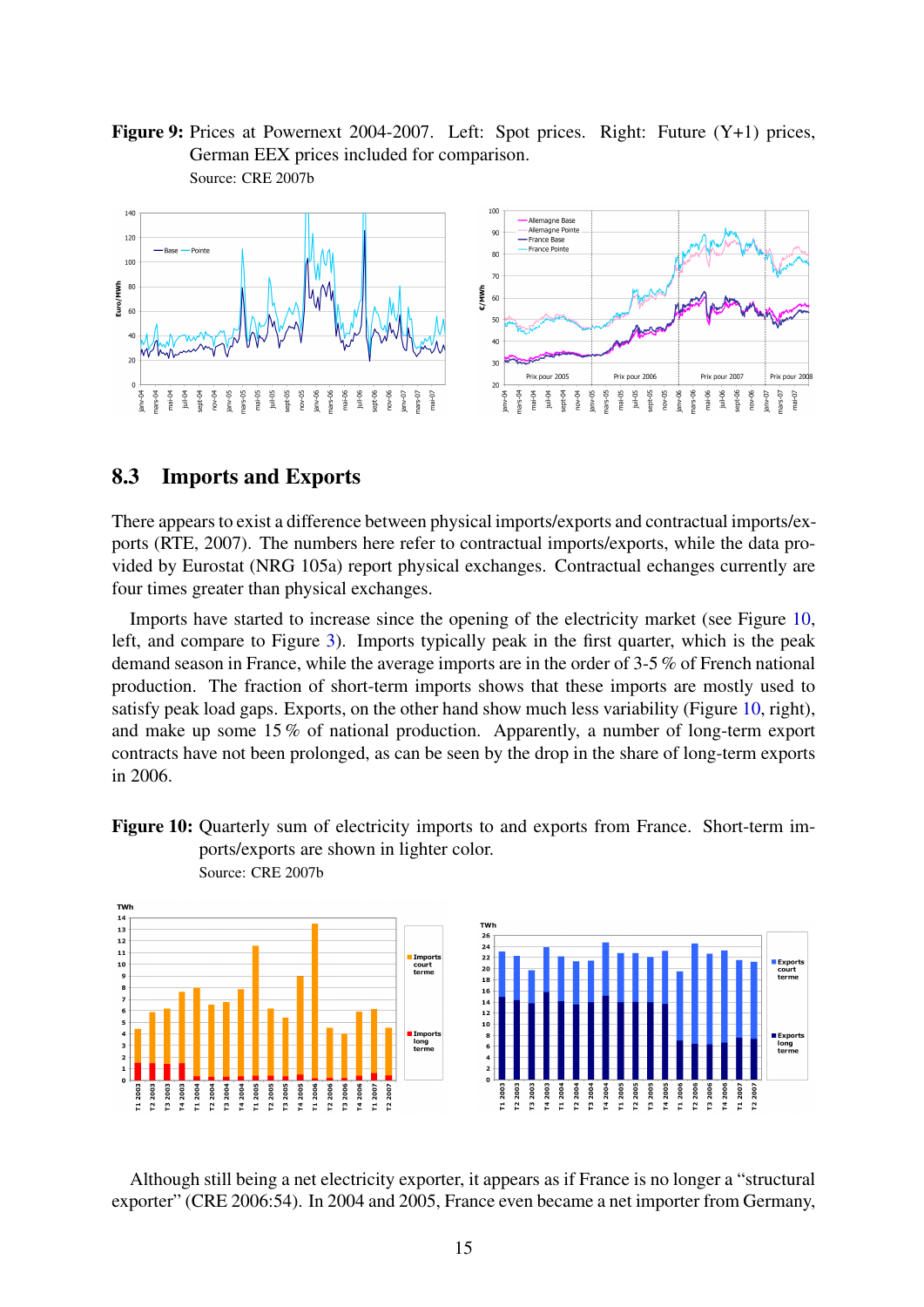and for the first time ever imported electricity from Italy (Figure [11\)](#page-15-1). The reason is that, on the liberalized market, actors increasingly buy from foreign markets in order to benefit from price differentials (CRE, 2006).

<span id="page-15-1"></span>



# <span id="page-15-0"></span>9 Networks

The French transmission operator RTE is a member of the UCTE (Union for the Co-ordination of Transmission of Electricity), a TSO (Transmission System Operator) which coordinates the high-voltage networks in western Europe. Via UCTE, RTE is also a member of ETSO, the association of European TSOs. Total net boundary transmission capacities are 11700 GW (Spain: 1200 GW, Belgium: 2700 GW, Germany: 2400 GW, Switzerland: 3000 GW, Italy: 2400 GW) (ETSO, 2007).

The French energy system is particularly characterized by a high degree of electric heating (DGEMP, 2006b) – a consequence of nuclear overcapacities. Its demand is thus very sensitive to winter temperatures. In contrast to that, the neighboring German system has a high degree of fluctuating wind power. As a result, imports and exports across the French-German border are highly fluctuating.

I was not able to find any data on cost estimates and/or limitations for large scale integration of RES into the grid.

# References

- ABS (ABS Energy Research), 2007: Nuclear Energy Report, Ed. 1, InfoPack, available at http://www.prweb.com/prfiles/2007/07/03/537499/NuclearReportEd12007InfPack.pdf (accessed on 26.09.2007)
- Answers.com, 2007a: http://www.answers.com/Electricite%20de%20France (accessed on 14.09.2007)
- Answers.com, 2007b: http://www.answers.com/topic/lectricit-de-france?cat=biz-fin (accessed on 29.08.2007)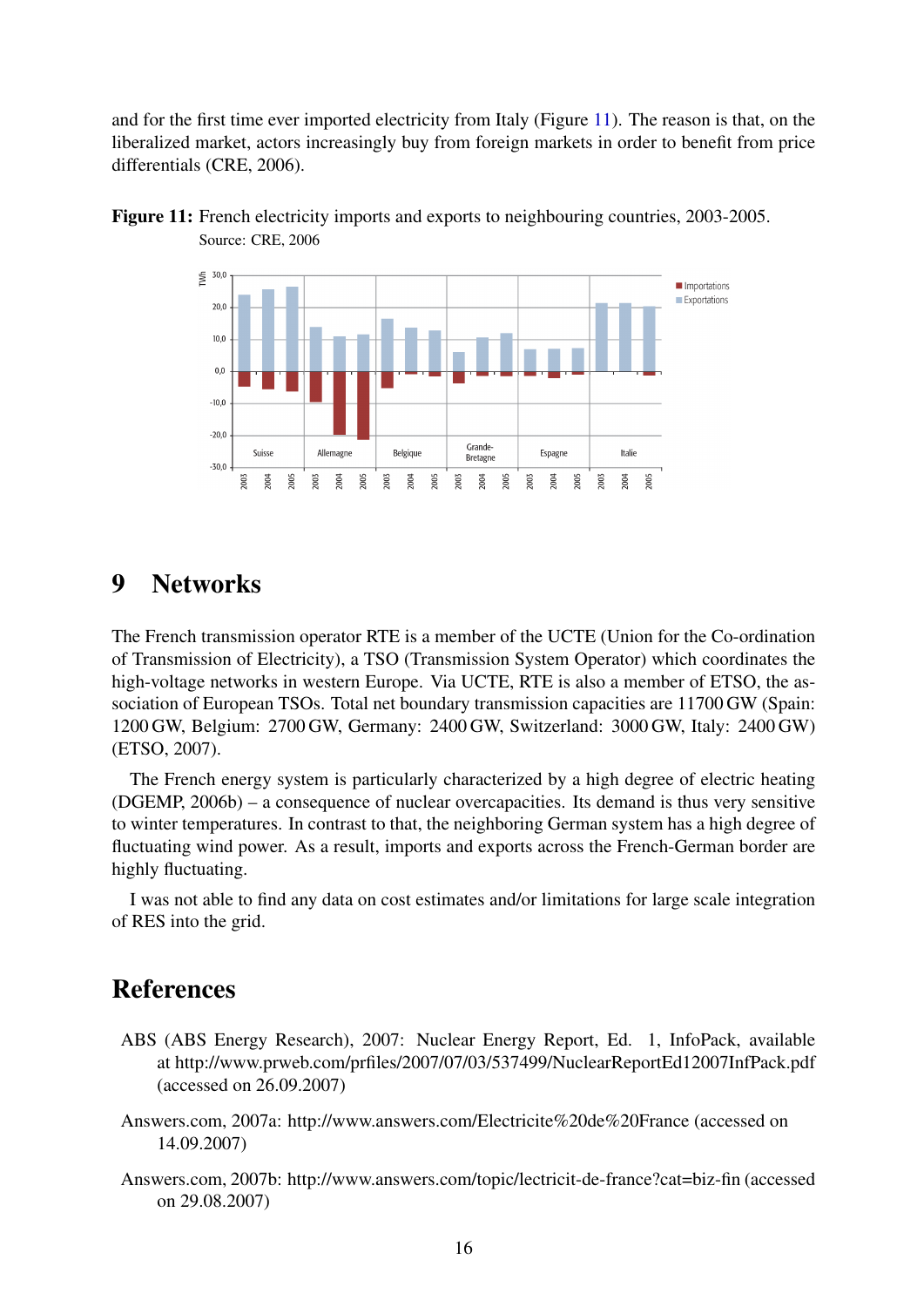- BGR (Bundesanstalt für Geowissenschaften und Rohstoffe), 2003: Reserven, Ressourcen und Verfügbarkeit von Energierohstoffen 2002, Rohstoffwirtschaftliche Länderstudien, Heft XXVIII, Hannover
- BGR, 2006: Reserven, Ressourcen und Verfügbarkeit von Energierohstoffen 2005, Kurzstudie, Hannover
- CRE (Commission de Régulation de l'Électricité), 2006: Rapport d'Activité 2006, Partie 3: La régulation du marché de l'électricité. http://www.cre.fr/fr/content/download/3625/66567/ file/1152782313089.pdf (accessed on 28.09.2007)
- CRE, 2007a: Décryptages n<sup>o</sup> 4 Spécial 1er juillet 2007, http://www.cre.fr/fr/content/download/ 4195/83863/file/4\_Decryptages.pdf (accessed on 27.09.2007)
- CRE, 2007b: Observatoire des marchés de l'électricité et du gaz, 2ème trimestre 2007, http:// www.cre.fr/fr/content/download/4609/96806/file/070903observatoireT2.pdf (accessed on 28.09.2007)
- CRE, 2007c: Appels d'offres. http://www.cre.fr/fr/espace\_operateurs/producteurs/appels\_d\_ offres (accessed on 29.09.2007)
- DGEMP (Direction Générale de l'Énergie et des Matières Premières), 2002: Bilan énergétique provisoire de l'année 2001, http://www.industrie.gouv.fr/energie/pdf/bilan2001.pdf (accessed on 22.09.2007).
- DGEMP, 2004: Bilan énergétique de la France en 2003, http://www.industrie.gouv.fr/energie/ statisti/pdf/bilan-2003.pdf (accessed on 22.09.2007)
- DGEMP, 2006a: French specifities and Challenges in the European context, http://www.industr ie.gouv.fr/energie/anglais/pdf/elec-pol-energetique-ang.pdf (accessed on 27.09.2007)
- DGEMP, 2006b: Rapport au Parlement, Programmation pluriannuelle des investissements de production électrique, Période 2005 - 2015, 9 juin 2006. http://www.industrie.gouv.fr/ener gie/electric/pdf/ppi2006.pdf (accessed on 29.09.2007)
- DGEMP, 2007a: Bilan énergétique de l'année 2006 de la France, http://www.industrie.gouv.fr/ energie/statisti/pdf/bilan2006.pdf (accessed on 22.09.2007)
- DGEMP, 2007b: Les tarifs d'achat de l'électricité produite par les énergies renouvelables et la cog'enération. http://www.industrie.gouv.fr/energie/renou/se\_ren\_a4.htm (accessed on 29.09.2007)
- DGEMP, 2007c: La mise en œuvre de la programmation pluriannuelle des investissements de production d'électricité (PPI). http://www.industrie.gouv.fr/energie/electric/textes/se\_ppi.htm (accessed on 29.09.2007)
- DGEMP, 2007d: Le modèle de cahier des charges du réseau public de distribution. http://www. industrie.gouv.fr/energie/electric/cahier-charges-res-distrib.htm (accessed on 01.10.2007)
- DGEMP, 2007e: Les distributeurs non nationalisés (DNN) et le fonds de péréquation de l'électricit (FPE). http://www.industrie.gouv.fr/energie/electric/dnn-fpe.htm (accessed on 01.10.2007)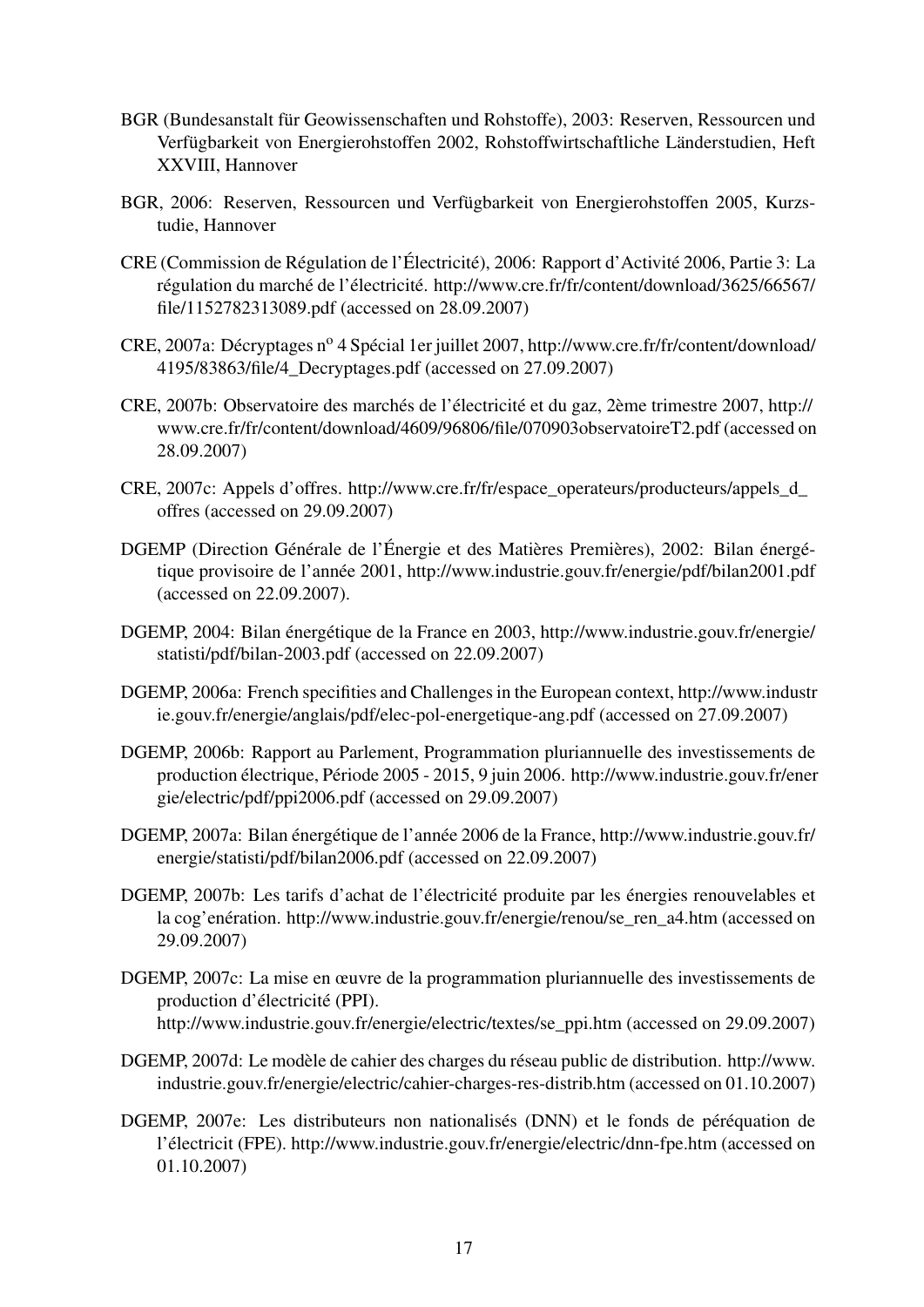- Edf (Électricité de France), 2007a: Hydro power, the leading renewable energy, http://www. edf.com/72087i/Home-fr/EDF-Energies/Renewable-Energies/Hydraulique-EN.html (accessed on 26.09.2007)
- Edf (Électricité de France), 2007b: EDF Group Annual report 2006, http://www.edf.com/ html/RA2006/uk/pdf/ra2006\_FULL\_va.pdf (accessed on 26.09.2007)
- Electrabel 2007a: http://www.electrabel.fr/content/aboutus/qsn\_cnr\_fr.asp (accessed on 27.09.2007)
- Electrabel 2007b: http://www.electrabel.fr/content/aboutus/qsn\_Shem\_fr.asp (accessed on 27.09.2007)
- Enertrag AG, 2007: Offshore wind farm Côte d'Albâtre. http://www.enertrag.com/cmadmin\_ 2\_1130\_0.html (accessed on 26.09.2007)
- ENV\_AIR\_EMIS: Eurostat dataset 'env\_air\_emis': Air pollutant/greenhouse gas. Last update: 08.11.2007, accessed via http://epp.eurostat.ec.europa.eu/
- Eurelectric (ed.), 2002: Statistics and prospects for the European electricity sector (1980-1990, 2000-2020) (Eurprog 2002), 30th ed., Sept. 2002. Brussels.
- Espey, S., 2001: Internationaler Vergleich energiepolitischer Instrumente zur Förderung von regenerativen Energien in ausgewählten Industrieländern, Bremer Energie-Institut, Bremen u.a.
- ETSO, 2007: Indicative values for Net Transfer Capacities (NTC) in Europe), version 18th April 2007, http://www.etso-net.org/file/pdf/NTC\_Values\_summer\_2007.pdf (accessed on 29.09.207)
- EWEA (European Wind Energy Association), 2004: Wind Energy The Facts. Technology (vol. 1), http://www.ewea.org/index.php?id=33 (accessed on 25.09.2007)
- Fontaine,N., 2003: Livre blanc sur les énergies. Presentation par Nicole Fontaine, ministre délégué à l'Industrie, 7 Novembre 2003, http://www.industrie.gouv.fr/energie/politiqu/ pdf/livre-blanc-integral.pdf (accessed on 31.08.2007)
- IAEA CNPP (International Atomic Energy Agency Country Nuclear Power Profiles), various years, available at http://www.iaea.org/OurWork/ST/NE/NENP/NPES/Downloads/CNPP 2004\_CD/pages/countryprofiles.htm (accessed on 28.08.2007)
- IE (Institut für Energie und Umwelt), 2003: Monitoring zur Wirkung der Biomasseverordnung auf Basis des Erneuerbare-Energien-Gesetzes (EEG), Dezember 2003, http://www.erneu erbare-energien.de/files/pdfs/allgemein/application/pdf/investitionsk\_biomasse.pdf (accessed on 01.10.2007)
- IEA (International Energy Agency), 2003: Energy Balances of OECD Countries. IEA/OECD, Paris.
- IEA, 2004: Energy Policies of IEA Countries France, 2004 Review. IEA/OECD, Paris.
- iepf.org, 2004: http://www.iepf.org/docs/hydro\_quebec/pays\_et\_entreprises/europe/belgique/ entreprises/electrabel.html (accessed on 27.09.2007)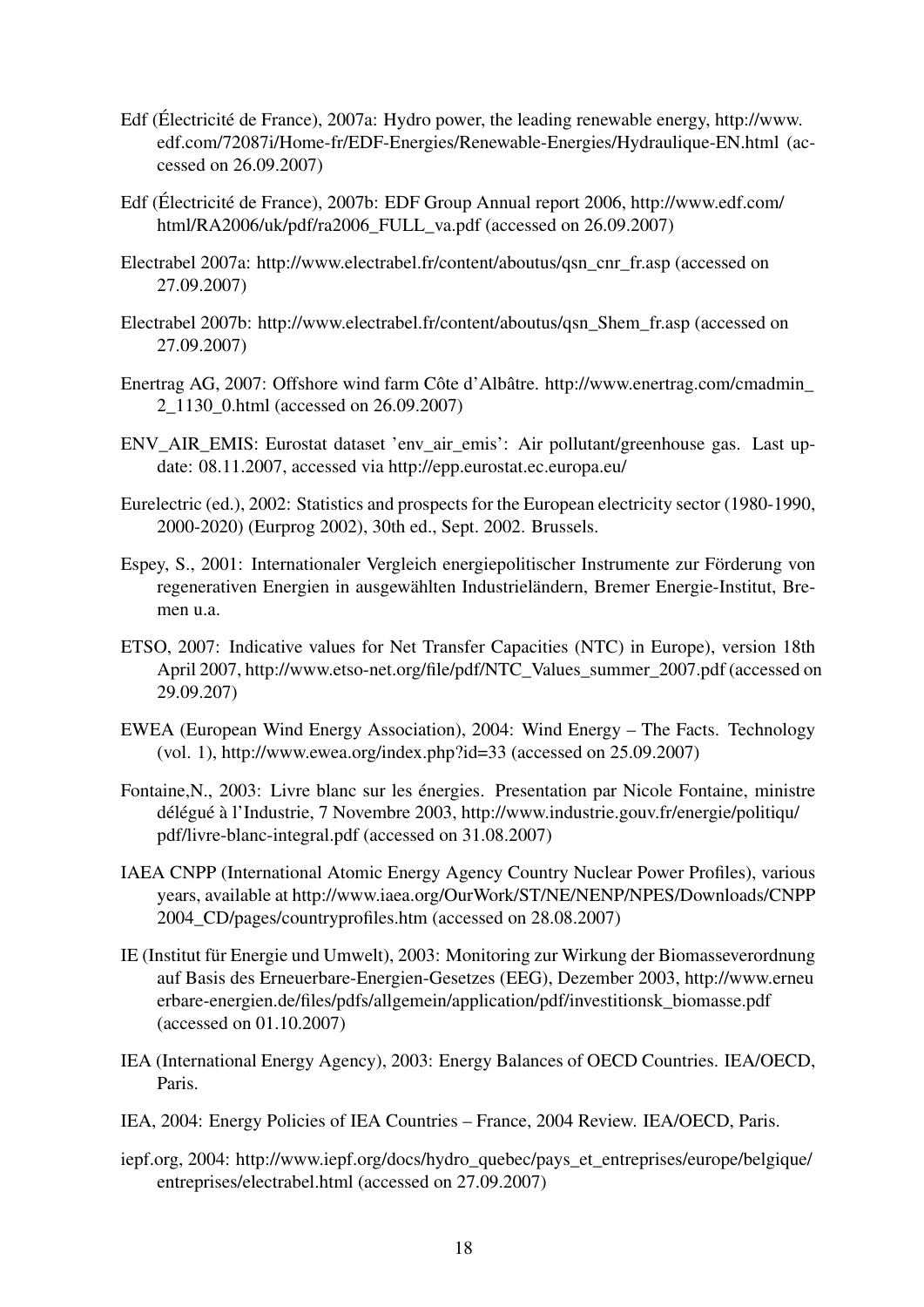- INSEE (Institut National de la Statistique et des Études Économiques), 2007: Occupation physique du territoire, mis à jour 08/2007. http://www.insee.fr/fr/ffc/chifcle\_fiche.asp?ref \_id=NATTEF01311 (accessed at 01.10.2007)
- Hadjilambrinos, C., 2000: Understanding technology choice in electricity industries: a comparative study of France and Denmark. Energy Policy, 28, 1111-1126.
- Maloney, M.T., 2003: Analysis of Load Factors at Nuclear Power Plants, manuscript, available at http://works.bepress.com/michael\_t\_maloney/10 (accessed on 06.09.2007)
- Meritet, S., 2006: The French Electricity Market in the European Union, Presentation at the Centre for Energy and Enivronmental Markets, Univeristy of New South Wales, Sydney, 25.01.2006, http://www.ceem.unsw.edu.au/content/documents/Meritet.pdf (accessed on 27.09.2007)
- NRG 113a: Eurostat dataset NRG\_113a: Infrastructure electricity annual data. Last update: 22.08.2007, accessed via http://epp.eurostat.ec.europa.eu/
- NRG 105a: Eurostat dataset NRG\_105a: Supply, transformation, consumption electricity annual data. Last update: 22.08.2007, accessed via http://epp.eurostat.ec.europa.eu/
- NRG 204: Eurostat dataset NRG\_PC\_204: Electricity domestic consumers half-yearly prices. Last update: 07.08.2007, accessed via http://epp.eurostat.ec.europa.eu/
- NRG 205: Eurostat dataset NRG\_PC\_205: Electricity industrial consumers half-yearly prices. Last update: 07.08.2007, accessed via http://epp.eurostat.ec.europa.eu/
- ObservER (Observatoire des énergies renouvelables), 2006: Worldwide electricity production from renewable energy sources, Eight inventory - Edition 2006. http://www.energiesrenouvelables.org/observ-er/html/inventaire/inventaire.htm (accessed on 26.09.2007)
- Platts.com, 2007: Germany's EEX, France's Powernext 'to merge' Wirtschaftswoche. http:// www.platts.com/Electric%20Power/News/8268350.xml?src=Electric%20Powerrsshead lines1 (accessed on 30.09.2007)
- Ragwitz, M., Resch, G., Faber, T., Huber, C., 2005: Monitoring and evaluation of policy instruments to support renewable electricity in EU Member States. Summary Report. http://www.erneuerbare-energien.de/files/erneuerbare\_energien/downloads/application/ pdf/isi\_zwischenbericht.pdf (accessed on 01.10.2007)
- RTE (Réseau de transport d'électricitéé), 2007: Records de consommation. http://www.rtefrance.com/htm/fr/vie/vie\_stats\_jour\_rem.jsp (accessed on 01.10.2007)
- SIIF Énergies, 2003: Le développement de SIIF Energies dans la filiére éolienne en France, Dossier de Presse, fevrier 2003, http://www.edf-en.com/english/presse\_english/DP\_down load/D\_p\_eolien\_France.pdf (accessed on 27.09.2007)
- SNET, 2007: http://www.snet-electricite.fr/01\_nous\_connaitre/endesa\_fr\_2.html (accessed on 27.09.2007)
- Suez/Electrabel, 2005: SUEZ Group chairs SHEM Board and bolsters its position as a key player on the French electricity market. Joint Press Release, 28 February 2005, http://www.tractebelpowerinc.com/press/documents/SUEZElectrabelSHEM20050228.pdf (accessed on 27.09.2007)